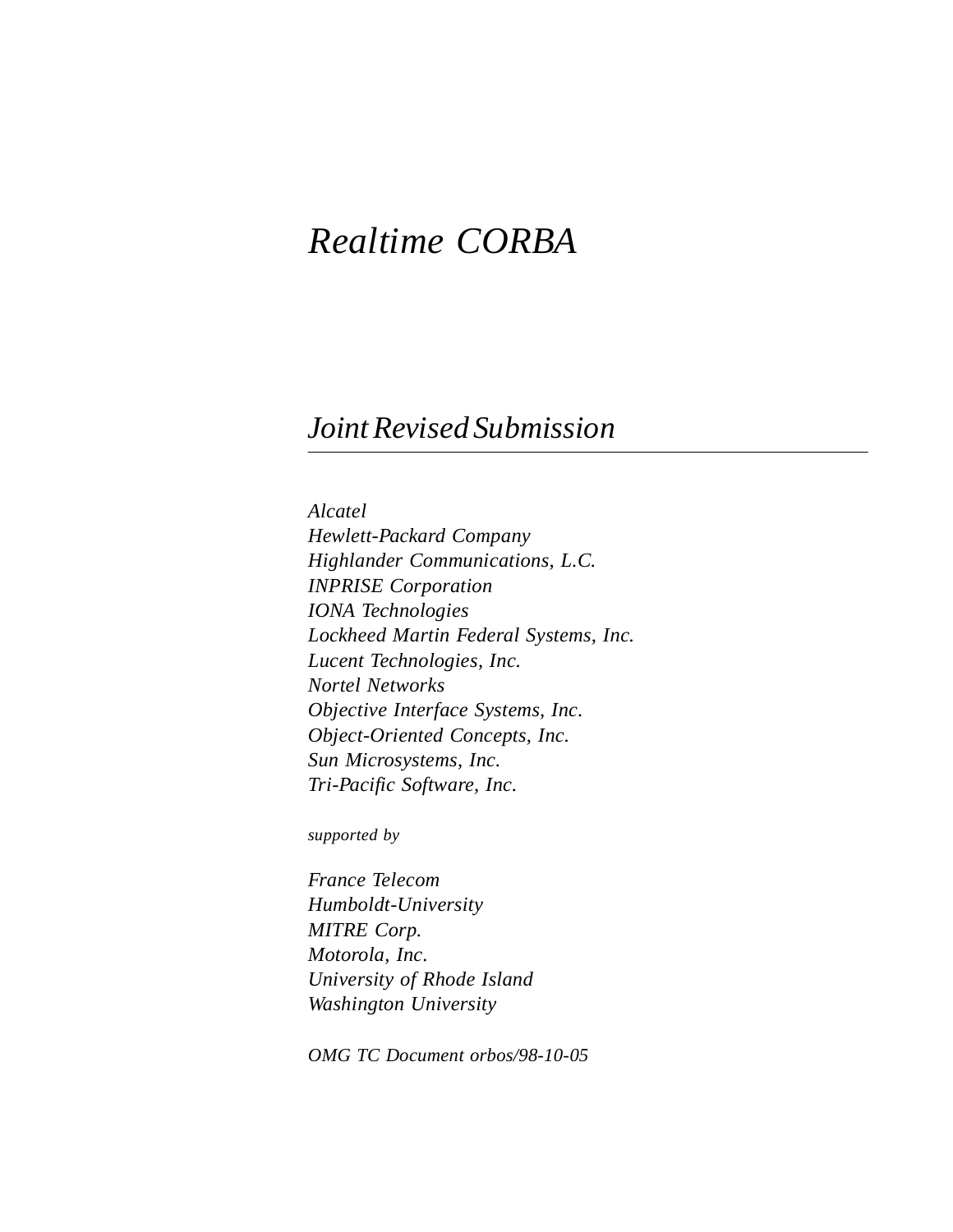#### *October 18, 1998*

Copyright 1998 by Alcatel Copyright 1998 by Hewlett-Packard Company Copyright 1998 by Highlander Communications, L.C. Copyright 1998 by INPRISE Corporation Copyright 1998 by IONA Technologies Copyright 1998 by Lockheed Martin Federal Systems, Inc. Copyright 1998 by Lucent Technologies, Inc. Copyright 1998 by Northern Telecom Ltd. Copyright 1998 by Objective Interface Systems, Inc. Copyright 1988 by Object-Oriented Concepts, Inc. Copyright 1998 by Sun Microsystems, Inc. Copyright 1998 by Tri-Pacific Software, Inc.

The submitting companies listsed above have all contributed to this submission. These companies recognize that this submission is the joint intellectual property of all the submitters, and may be used by any of them in the future, regardless of whether they ultimately participate in a final joint submission.

The companies listed above hereby grant a royalty-free license to the Object Management Group, Inc. (OMG) for worldwide distribution of this document or any derivative works thereof, so long as the OMG reproduces the copyright notices and the below paragraphs on all distributed copies.

The material in this document is submitted to the OMG for evaluation. Submission of this document does not represent a commitment to implement any portion of this specification in the products of the submitters.

WHILE THE INFORMATION IN THIS PUBLICATION IS BELIEVED TO BE ACCURATE,THE COMPANIES LISTED ABOVE MAKE NO WARRANTY OF ANY KIND WITH REGARD TO THIS MATERIAL INCLUDING BUT NOT LIMITED TO THE IMPLIED WARRANTIES OF MERCHANTABILITY AND FITNESS FOR A PARTICULAR PURPOSE. The companies listed above shall not be liable for errors contained herein or for incidental or consequential damages in connection with the furnishing, performance or use of this material. The information contained in this document is subject to change without notice.

This document contains information which is protected by copyright. All Rights Reserved. Except as otherwise provided herein, no part of this work may be reproduced or used in any form or by any means—graphic, electronic, or mechanical, including photocopying, recording, taping, or information storage and retrieval systems— without the permission of one of the copyright owners. All copies of this document must include the copyright and other information contained on this page.

The copyright owners grant member companies of the OMG permission to make a limited number of copies of this document (up to fifty copies) for their internal use as part of the OMG evaluation process.

RESTRICTED RIGHTS LEGEND. Use, duplication, or disclosure by government is subject to restrictions as set forth in subdivision (c) (1) (ii) of the Right in Technical Data and Computer Software Clause at DFARS 252.227.7013.

CORBA and Object Request Broker are trademarks of Object Management Group.

OMG is a trademark of Object Management Group.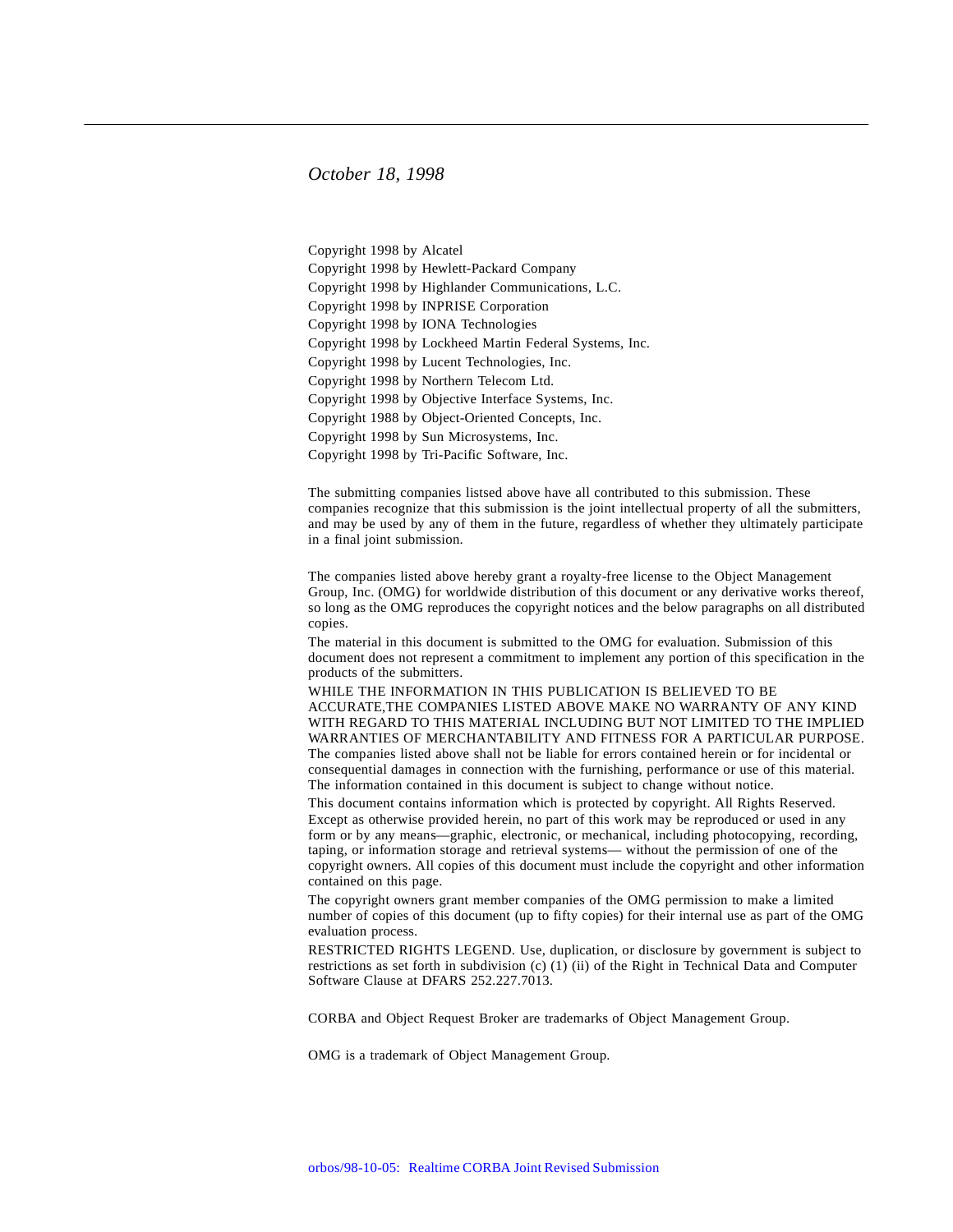| 4 Realtime CORBA Scheduling Service 37 |  |
|----------------------------------------|--|
|                                        |  |
|                                        |  |
|                                        |  |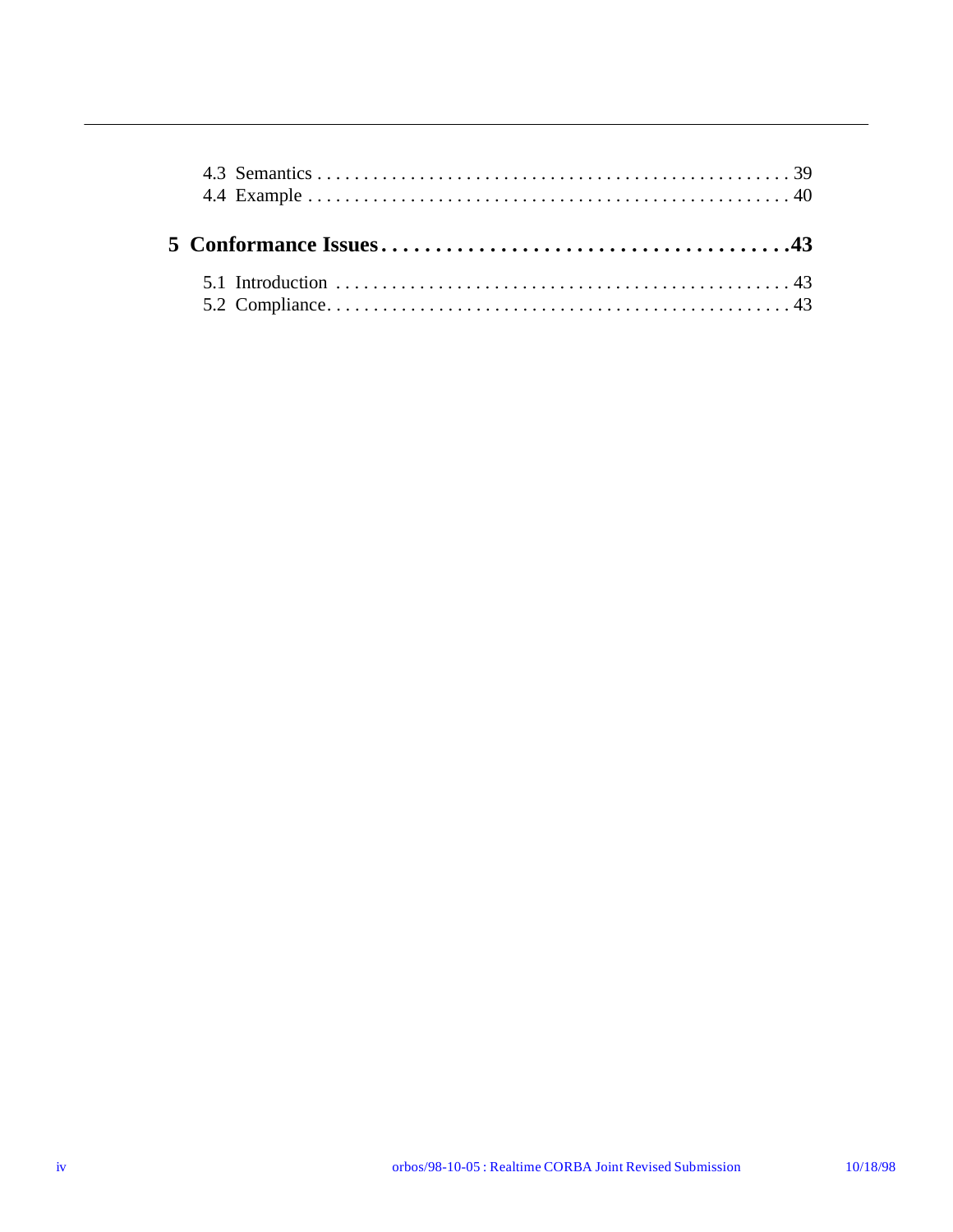# *Introduction* 1

## *1.1 Cosubmitting Companies*

The following companies are pleased to jointly submit this proposal in response to the OMG Realtime CORBA 1.0 RFP (OMG document orbos/97-09-31)

- **•** Alcatel
- **•** Hewlett-Packard Company
- **•** Highlander Communications, L.C.
- **•** INPRISE Corporation
- **•** IONA Technologies
- **•** Lockheed Martin Federal Systems, Inc.
- **•** Lucent Technologies, Inc.
- **•** Nortel Networks
- **•** Objective Interface Systems, Inc.
- **•** Object-Oriented Concepts, Inc.
- **•** Sun Microsystems, Inc.
- **•** Tri-Pacific Software, Inc.

## *1.2 Proof of Concept*

This proposal is the product of the experience of the submitters and supporting organizations in designing realtime distributed systems.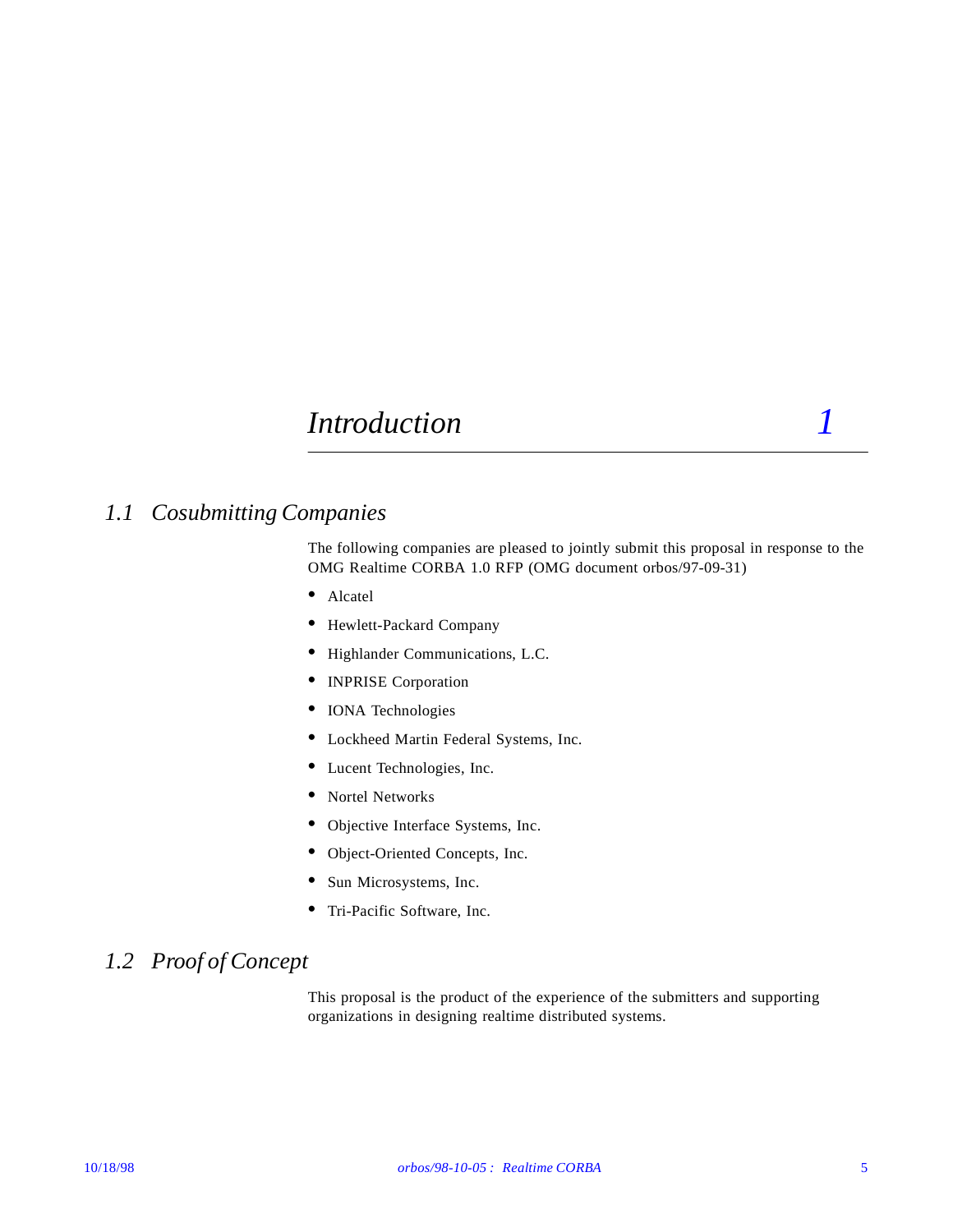## *1.3 Submission Contact Points*

*1*

The editor and primary contact point for this submission is:

Jonathan Currey Highlander Communications, L.C. 206 East Pine Street Lakeland, FL 33801 USA phone: +1 941 686 7767 email: jon@highlander.com

The contact points for the other co-submitting companies are:

Michel Ruffin Alcatel Alsthom Recherche Route de Nozay 91460 Marcoussis France phone: +33 1 6963 1357 email: Ruffin@aar.alcatel-alsthom.fr

Jishnu Mukerji Hewlett-Packard New jersey Labs 300 Campus Drive, MS 2E-62 Florham Park, NJ 07932 USA phone: +1 914 443 7528 email: jis@fpk.hp.com

Jeff Mischkinsky INPRISE Corporation 951 Mariner's Island Blvd. Suite 460 San Mateo, CA 94404 USA phone: +1 650 358-3049 email: jeffm@visigenic.com

Oisin Hurley IONA Technologies The IONA Building Shelbourne Road, Dublin 4 Ireland email: ohurley@iona.com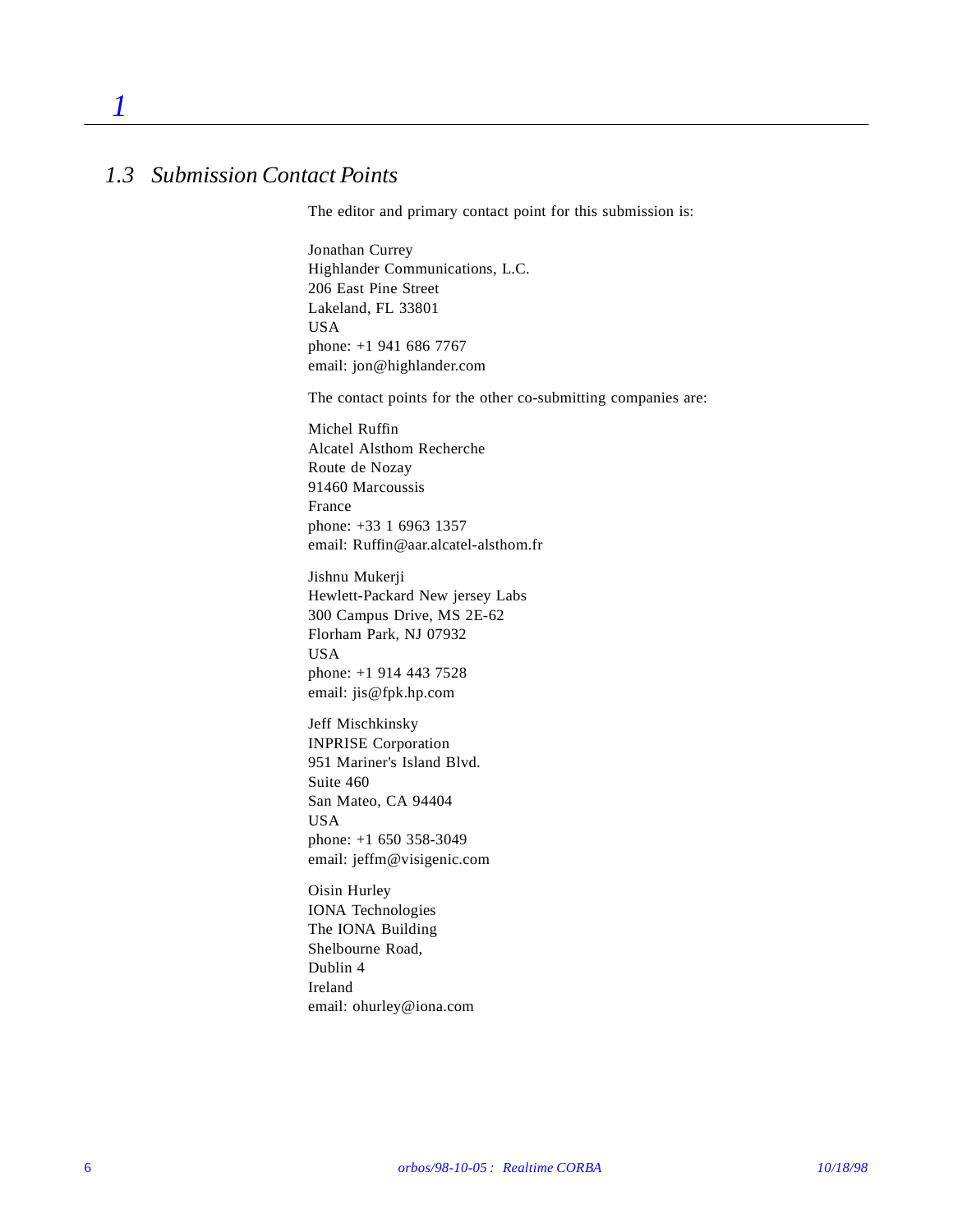Tom Barker Lockheed-Martin Federal Systems Owego USA phone: +1 607 751-3794 email: thomas.barker@lmco.com

Judy McGoogan Lucent Technologies, Inc. Room 5B-427 2000 N. Naperville Road Naperville, IL 60566 USA phone: +1 630 713-7355 email: jmcgoogan@lucent.com

Dave Stringer Nortel Networks London Road Harlow Essex, CM17 9NA UK phone: +44 1279 403712 email: drs@nortel.com

Bill Beckwith Objective Interface Systems, Inc. 1892 Preston White Drive Reston, Virginia 20191-5448 USA phone: +1 703 295 6519 email: bill.beckwith@ois.com

Marc Laukien Object-Oriented Concepts, Inc 44 Manning Road Billerica, MA 01821 USA phone: +1 978 439 92 85 email: ml@ooc.com

Michel Gien Sun Microsystems Consumer and Embedded Division 6, avenue Gustave Eiffel F-78182, Saint-Quentin-en-Yvelines cedex France phone: +33 1 39 44 74 22 email: Michel.Gien@sun.com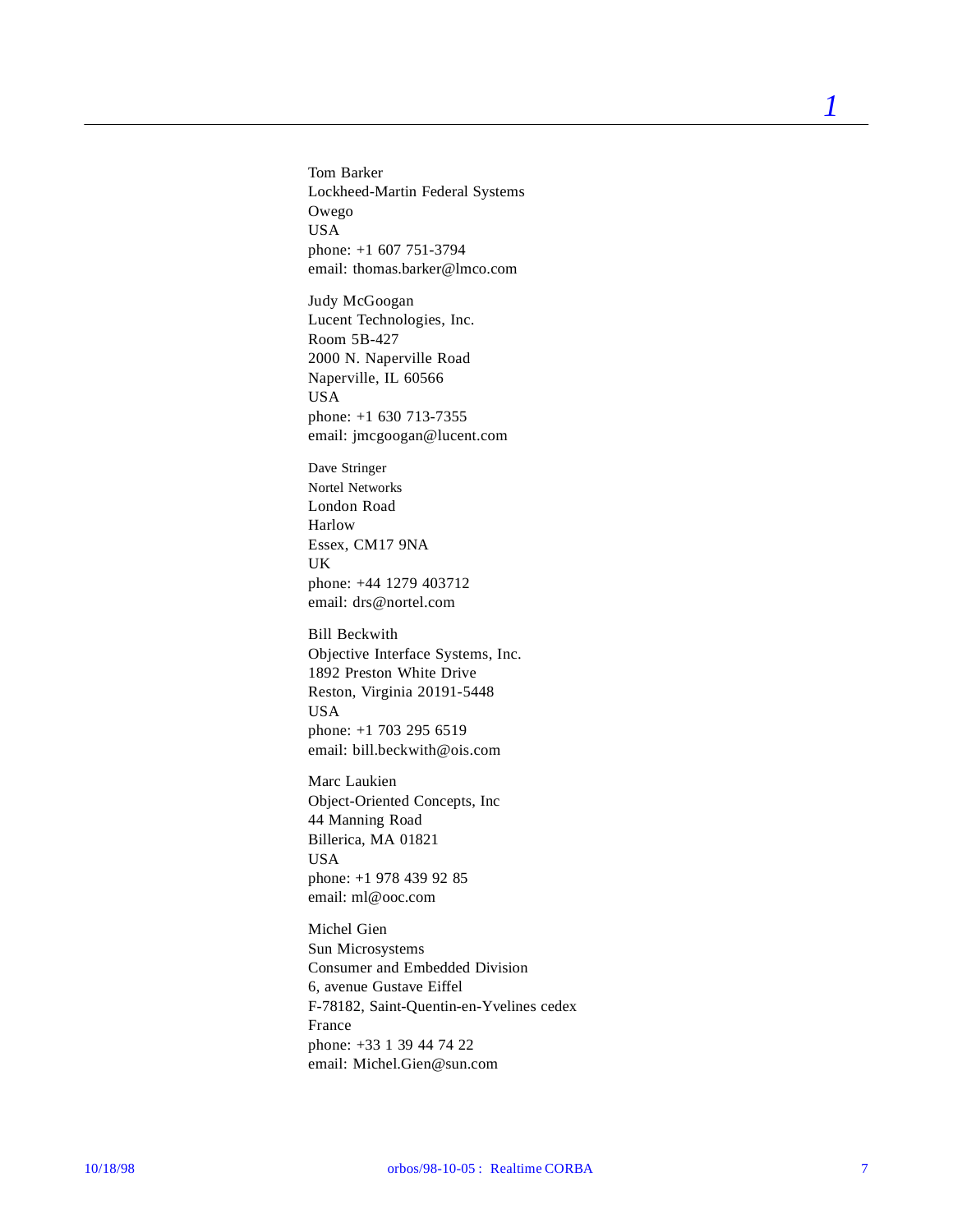Peter Kortmann Tri-Pacific Software, Inc. 1070 Marina Village Parkway Suite 202 Alameda, CA 94501 USA phone: +1 510 814 1775 email: peter@tripac.com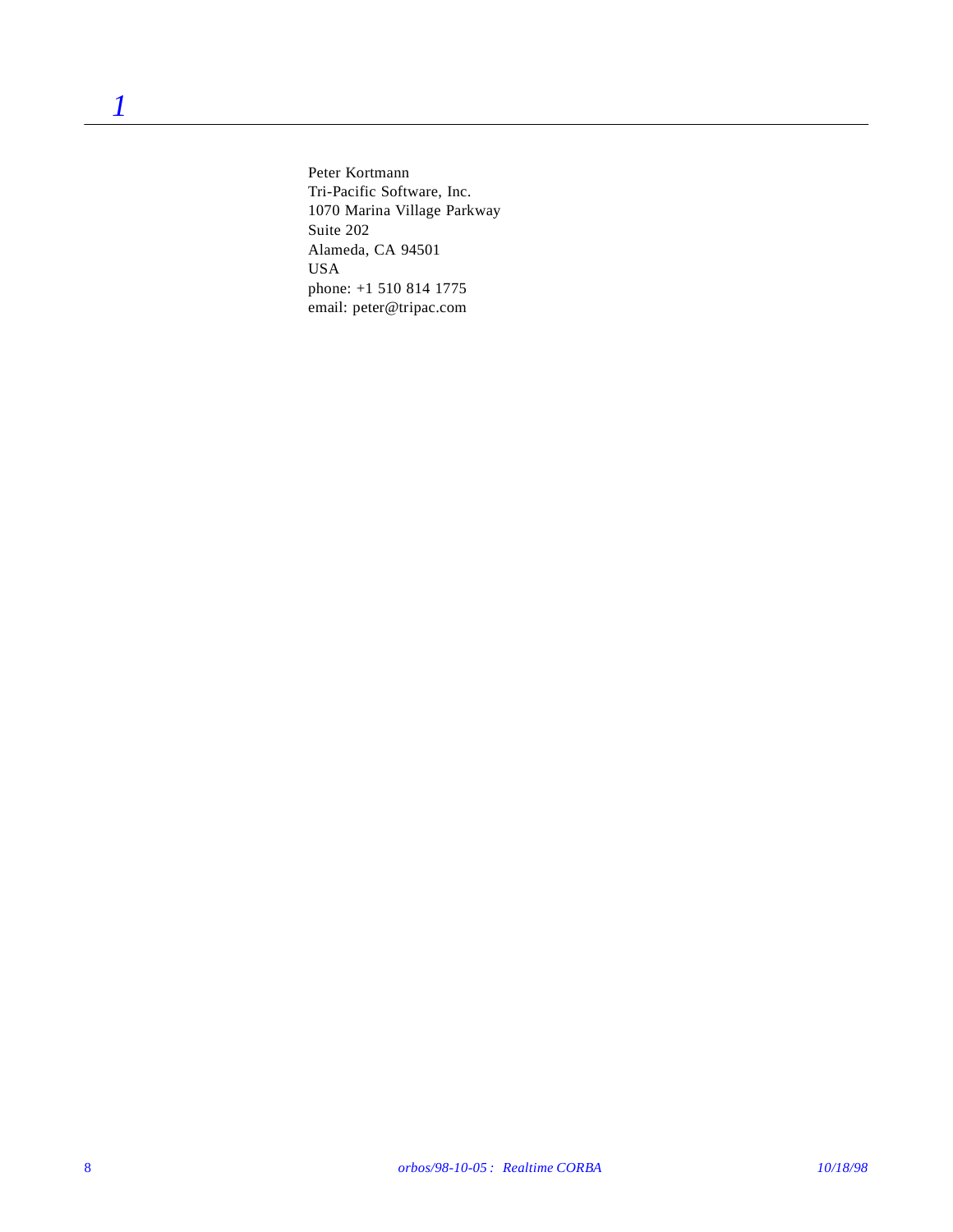# *Response to RFP Requirements 2*

The following sections list the requirements from the Realtime CORBA 1.0 RFP (OMG orboss/97-09-31) and describe how this submission responds to each of them.

## *2.1 Mandatory Requirements*

### **•** *Extensions to OMG Specifications*

This proposal does not re-specify existing functionality provided by OMG specifications. Realtime CORBA is therefore specified as an extension to CORBA.

### **•** *Define a "Schedulable Entity"*

This proposal discusses "activity" as a design concept and uses threads as provided by an underlying OS as a schedulable entity to implement that concept. It also defines an optional Fixed Priority Scheduling Service to help application programmers schedule activities.

### **•** *Interfaces for Priority control of Schedulable Entity*

This proposal defines a universal, platform-independent priority scheme called CORBA Priority. A CORBA Priority may be associated with the current thread by setting the priority attribute of the RT\_CORBA::Current object. A PriorityMapping interface is defined to map the CORBA Priority to/from the native priority scheme of a given scheduler.

### **•** *Mechanism for propagating client priority to the server*

This proposal defines a ServerPriorityModelPolicy which is used to determine the priority at which a server handles requests from clients. Two models are supported:

- **•** CLIENT\_PRIORITY\_PROPAGATION: in which the server honors the priority of the request set by the client, and
- **•** SERVER\_SET\_PRIORITY: in which the server handles requests at a set priority.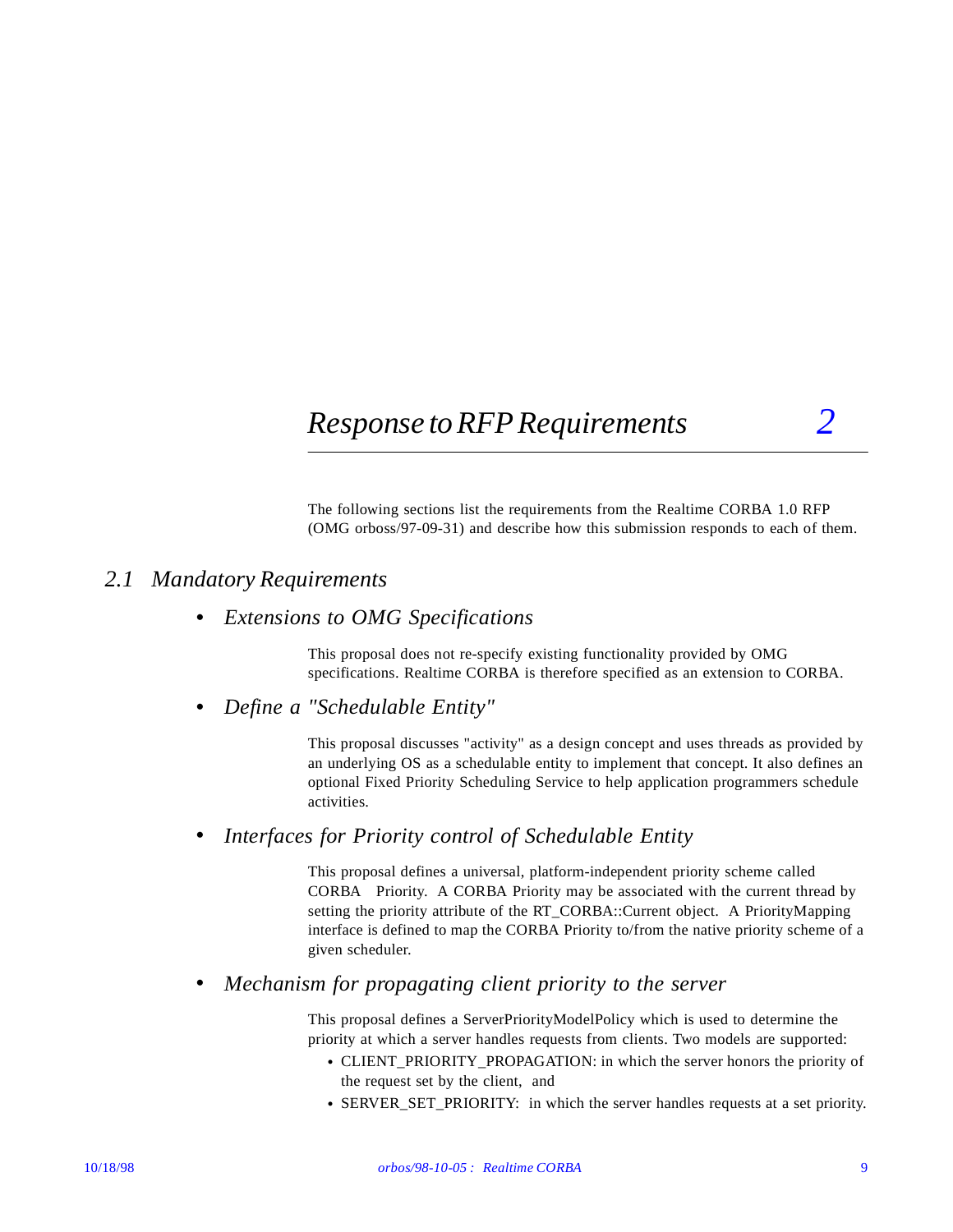In both models, the client application's CORBA priority is propagated in a new service context which is passed in the invocation request message. In the CLIENT\_PRIORITY\_PROPAGATION model, the server ORB will map the CORBA PRIORITY to its local RTOS priority and execute the invocation.

The proposal also defines a PriorityDerivationPolicy which allows the application programmer to choose whether onward invocations from servant application code will be made at either the current base or derived priority of the dispatch thread.

### **•** *Mechanisms for avoiding or bounding priority inversion*

The mechanism described above for propagating client priority to the server was designed as one tool for application programmers to use to minimize and bound priority inversion in CORBA invocations. Other tools that are specified include:

- **•** a mutex interface that can be used to coordinate contention for system resources and that allows applications to use the same mutex implementation as the ORB,
- policies for specifying and configuring communication protocols,
- **•** a threadpool abstraction used to manage threads of execution on the server side, and
- policies to be used with the explicit\_bind operation (discussed below) that let the client:

1) set up multiple transport connections - each dedicated to carrying invocations of distinct bands of CORBA priorities; and/or 2) specify use of non-multiplexed connections.

**•** *Mechanisms for bounding method invocation blocking*

The mechanisms described above are also useful for minimizing/bounding method invocation blocking. The Scheduling Service is another mechanism that aids in this.

In addition, there is an open issue for the submitters to examine the relationship of this proposal to the Messaging Service. As part of that review, they plan to investigate the timeout capability that Messaging specifies.

**•** *Define "resources" for purposes of resource management*

For this proposal, resources include: threads, threadpools, transport connections, and request buffers.

### **•** *Mechanisms for management of resource allocation*

A mutex interface is defined that can be used to coordinate contention for system resources. Management of thread priorities is described above. An API is defined for threadpool management. Transport connections are managed via the use of protocol policies and the explicit\_bind operation.

**•** *Mechanism for client and server side protocol selection*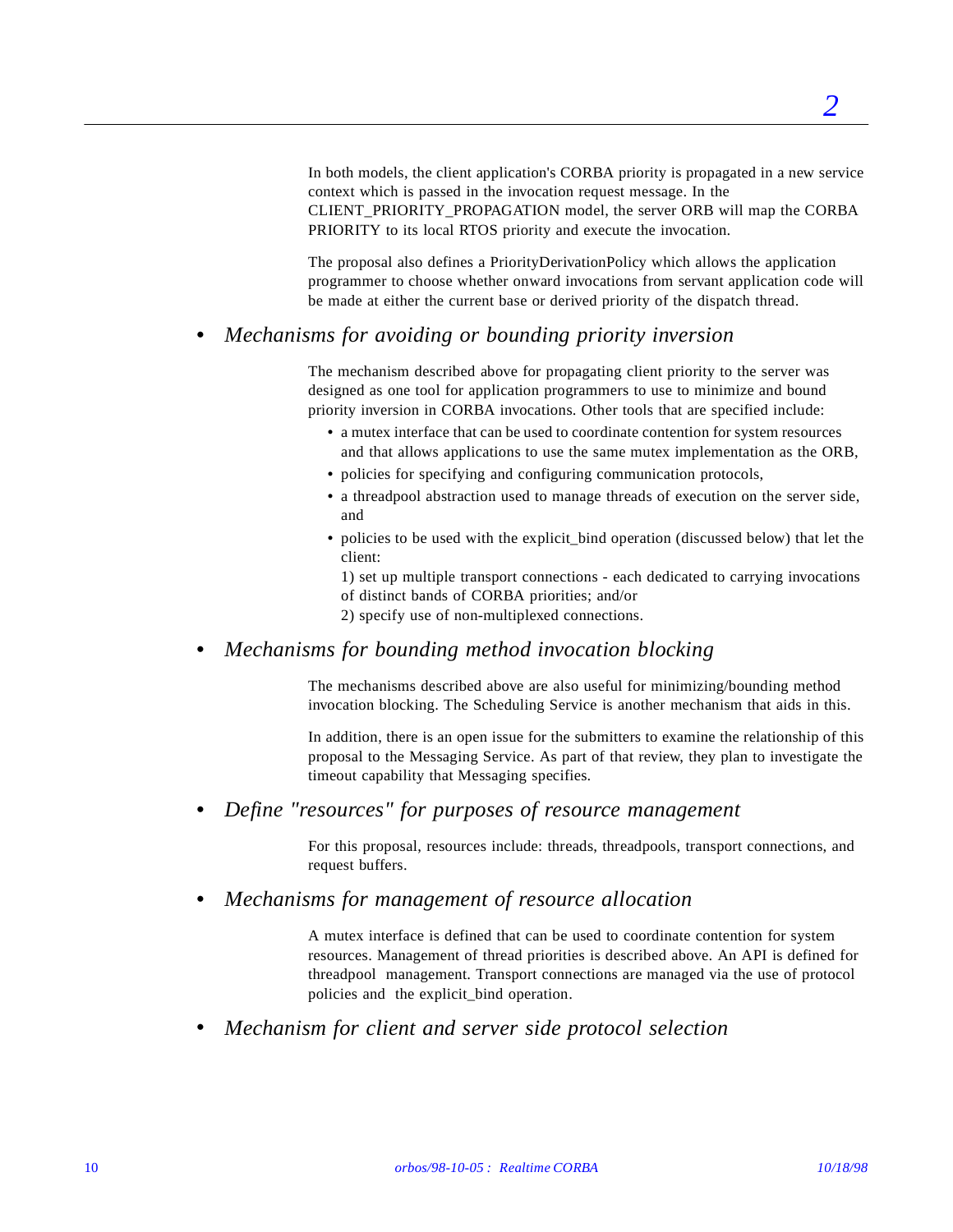This proposal provides the ability for an application to associate protocols with a Realtime POA. Any objects activated within that Realtime POA domain may use any protocols which have been associated with that POA. All protocols supported by a Realtime POA will be exported within the Object References. The Client may explicitly select a protocol via an object scope ProtocolPolicy.

**•** *Interfaces for explicitly setting up and configuring a binding*

The proposal defines an explicit bind interface on the client side that provides a connection to the server object prior to the first operation invocation upon that object.

It also defines optional policies that can be used by this interface for:

- **•** client-side protocol specification and configuration
- **•** priority band creation
- **•** request for the client to have a non-multiplexed connection to the server

## **•** *Refer to POA, rather than the BOA*

All references within this document refer to the POA rather than the BOA. Indeed many of the ideas are based upon the framework of Policy association and the use of child POAs.

The use of child POAs constrains policy locality to that portion of a Realtime ORB which requires such tight controls. At the same time, this allows the non-realtime portions of such an ORB to use the ORB services with less specification on behavior.

## *2.2 Optional Requirements*

**•** *Optionally Specify an interface for client request/reply time-out*

The submitters plan to examine the relationship of this proposal to the Messaging Service. As part of that review, they plan to investigate the timeout capability that Messaging specifies.

**•** *Optionally Specify an interface for installation of user-provided transport protocols*

> This proposal does not discuss the interface by which an ORB vendor will provide the ability to substitute a user-provided transport protocol. However, it supports selection and use of such user-provided transport protocols via the selection of protocols using the ProtocolPolicy

**•** *Optionally Specify a RT Interaction protocol interoperability between RT ORBs*

> Since CORBA Priority is passed in the service context, this specification does not need to define a new protocol for this.

**•** *Optionally Define run-time interfaces for a "schedulable entity"*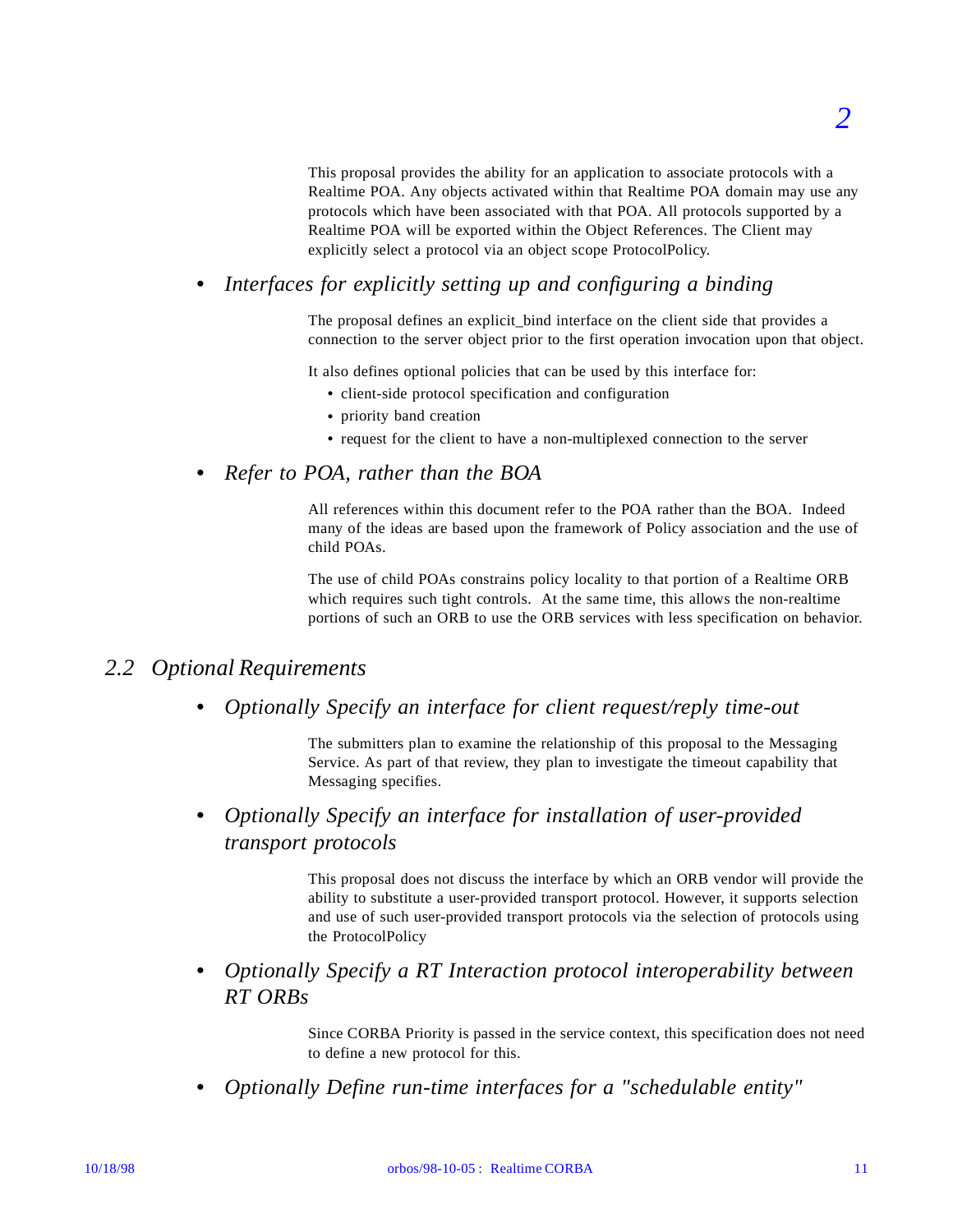Not addressed.

## *2.3 Issues to be Discussed*

**•** *Assumptions made about the underlying operating system*

It is possible for an OS that doesn't implement some or all of the POSIX Real-Time Extensions to support end-to-end predictability, but specifying the required OS features is beyond the scope of this specification.

**•** *Relationship to POSIX*

If an OS implements the IEEE POSIX 1003.1-1996 Real-Time Extensions, it has the necessary features to facilitate end-to-end predictability.

**•** *Relationship to Concurrency Service, Time Service, Transaction Service, and Event Service*

> This proposal is not dependent on these services.There is no restriction in RT\_CORBA on invoking these services. However, application programmers should note that these services as currently specified do not include any constraints on their realtime behavior. Thus, using them could impact end-to-end predictability.

**•** *Relationship to Security Service*

This proposal is orthogonal to the Security Service.

**•** *Definition of "binding"*

The semantics of explicit\_bind are discussed.

**•** *Relationship to Messaging Service*

There is an open issue for the submitters to examine the relationship of this proposal to the Messaging Service. Specifically, they plan to investigate differences/similarities between this specification's explicit\_bind operation and Messaging's set\_policy\_override and validate\_connection operations.

**•** *How to build Realtime CORBA Applications*

The chapter on the Fixed Priority Scheduling Service addresses this.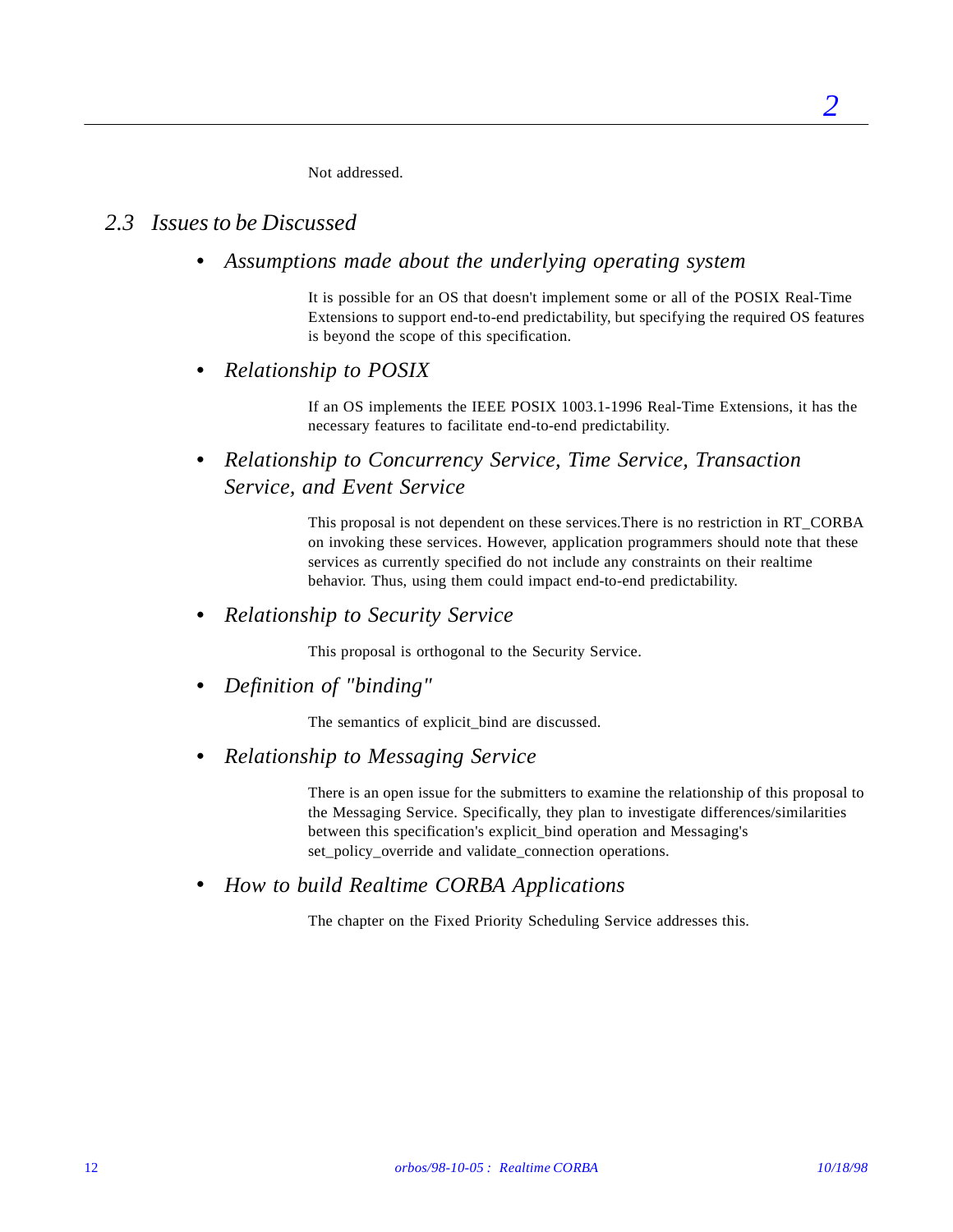# *Realtime CORBA 3*

## *3.1 Objectives and Scope of Specification*

The goal of this specification is to provide a standard for CORBA ORB implementations that support end-to-end predictability. For the purposes of this specification, "end-to-end predictability" of timeliness in a fixed priority CORBA system is defined to mean:

- respecting thread priorities between client and server for resolving resource contention during the processing of CORBA invocations;
- **•** bounding the duration of thread priority inversions during end-to-end processing;
- **•** bounding the latencies of operation invocations.

A Realtime CORBA system will include the following four major components, each of which must be designed and implemented in such a way as to support end-to-end predictability, if end-to-end predictability is to be achieved in the system as a whole:

1. the scheduling mechanisms in the OS;

- 2. the Realtime ORB;
- 3. the communication transport;
- 4. the application(s).

The scope of this specification is limited to the affect of the Realtime ORB upon endto-end predictability within the system. In addressing this, requirements are placed upon the other components of the system. These are specified in such a way that they may be satisfied by as wide as possible a variety of implementations.

Nevertheless, satisfying the requirements that Realtime CORBA places upon them will not in itself guarantee that the other components of the system can support end-to-end predictability. If an OS implements the IEEE POSIX 1003.1-1996 Real-Time Extensions, it has the necessary features to facilitate end-to-end predictability. It is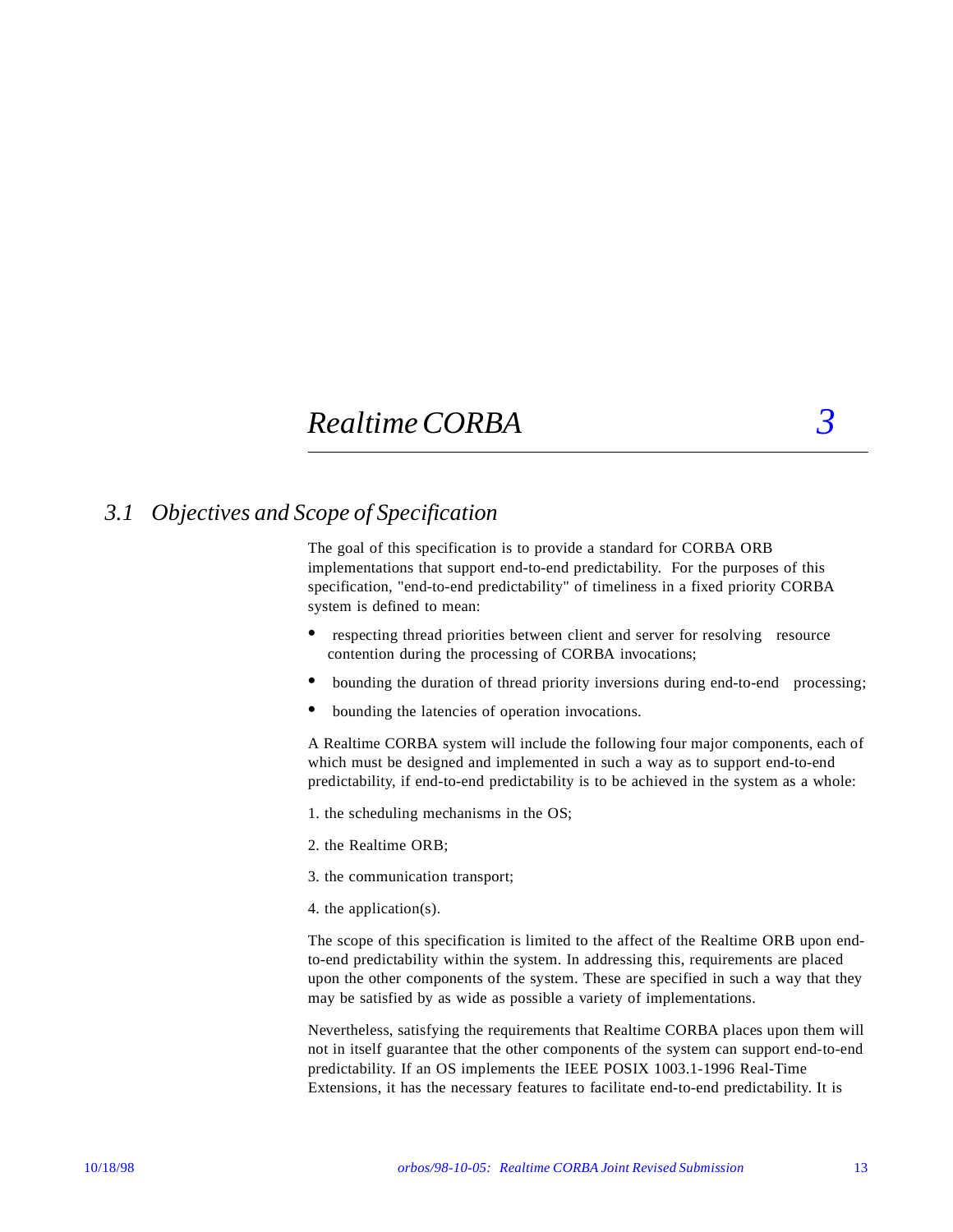possible for an OS that doesn't implement some or all of the POSIX Real-Time Extensions specification to support end-to-end predictability, but specifying the required OS features is beyond the scope of this specification.

## *3.2 Realtime CORBA Architecture*

*3*

#### *3.2.1 RT\_CORBA module*

Realtime CORBA is specified as an extension to the CORBA Specification. All CORBA IDL specified by Realtime CORBA is contained in a new RT\_CORBA module.

### *3.2.2 RT\_CORBA::ORB*

An implementation of Realtime CORBA must be capable of producing one or more Realtime CORBA ORB objects. Realtime CORBA ORBs are represented by the RT\_CORBA::ORB IDL type, which is derived from CORBA::ORB:

//IDL module RT\_CORBA {

interface ORB : CORBA::ORB {

...

};

};

Initializing a RT\_CORBA::ORB triggers initialization of the Realtime extensions to the ORB interface and makes that ORB instance ready to perform with the behavior specified in the following sections of the Realtime CORBA specification.

Additionally, the interface has a number of operations, that manage the creation and destruction of the other Realtime CORBA IDL interface types, which are defined in sections below.

### *3.2.3 Realtime CORBA Configuration*

The configuration of all RT CORBA features is handled through the CORBA::Policy mechanism. RT CORBA defines a number of new Policy types, instances of which are created using the existing CORBA::ORB::create\_policy interface, supplied with the appropriate new PolicyType values.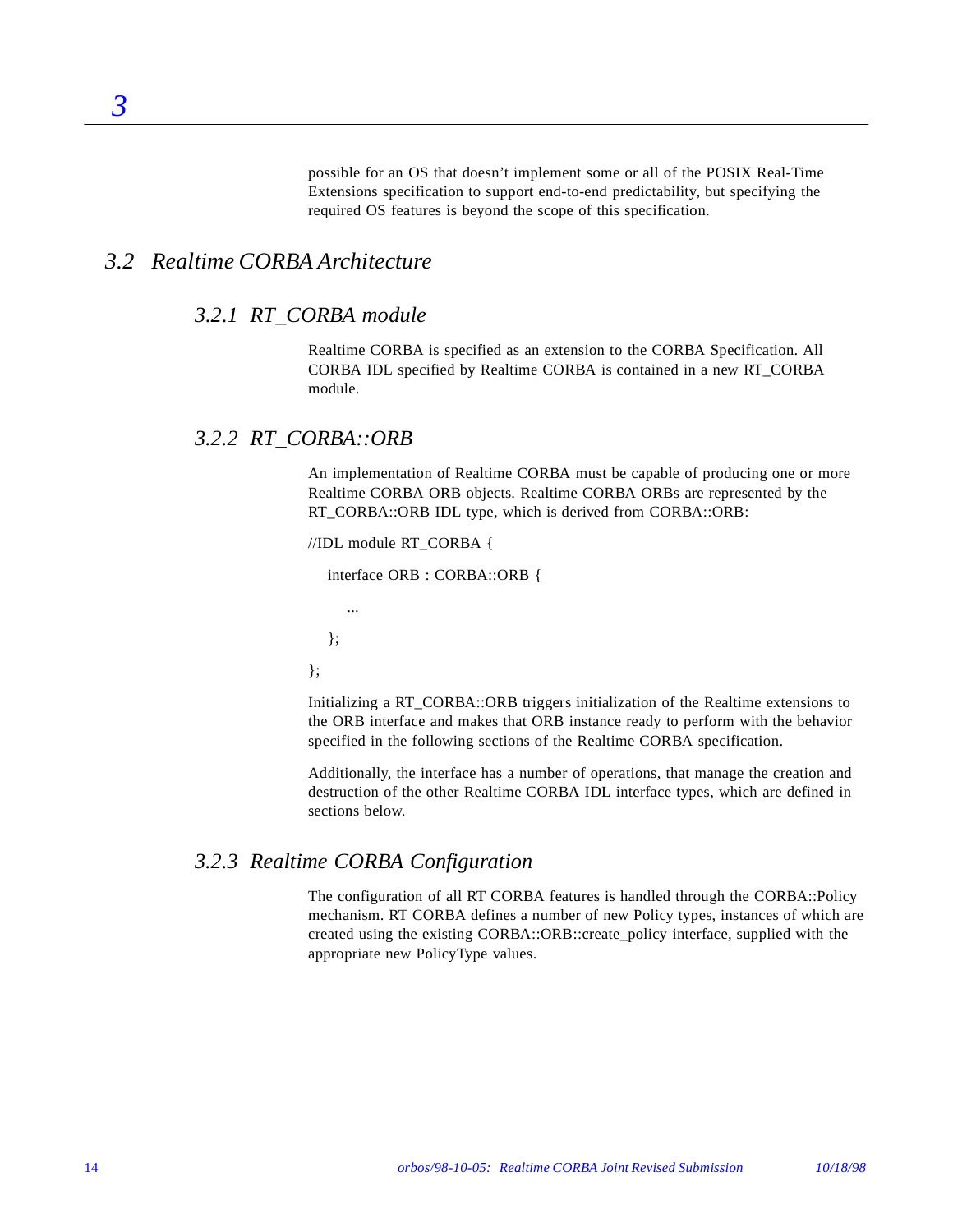*3*

## *3.3 Activities and Realtime CORBA*

**Note –** Realtime CORBA does not define a CORBA Activity entity, and hence does not define any IDL for activities. Instead, Realtime CORBA works in terms of threads and invocations made from threads. This leaves applications, and possibly future OMG specifications, free to define and use the activity concept. This section discusses how activities might be supported in terms of the entities used in Realtime CORBA.

An activity is a concept that is sometimes used in the design and implementation of realtime systems, where it might be defined as a sequence of control flow that can traverse across system boundaries. Activities are a useful abstraction for describing distributed priority propagation.

Where activities are defined, the lifetime of an activity may vary according to the needs of the application developer. Typically an activity would start with the beginning of the execution of a thread in some client that then makes invocations. The activity would end when the originating client thread completes. Any time that an existing activity invokes a remote oneway operation a new, temporary activity could be considered to have been created. The creation point of this second activity would be the point at which the thread of the invoking activity is released to continue execution. When exactly this point occurs would depend upon on the synchronization scope policy in place for the oneway operation invocation.

## *3.4 Thread Scheduling*

Realtime CORBA uses threads as a schedulable entity. Generally, a thread represents a sequence of control flow within a single node. In systems that support multiple address spaces, there typically can exist multiple threads per address space. Realtime CORBA specifies interfaces through which the characteristics of a thread that are of interest can be manipulated.

**Note –** The Realtime CORBA view of a thread is compatible with the POSIX definition of a thread.

## *3.5 Native Thread Priorities*

A realtime operating system (RTOS) sufficient to use for implementing a Realtime ORB compliant with this specification will have some discrete representation of a thread priority. This representation typically specifies a range of priorities and a direction in which the priorities have higher value. The particular range and direction in this priority representation varies from RTOS to RTOS. This specification refers to this RTOS specific thread priority representation as a **native thread priority scheme**. The priority values of this scheme are referred to as **native thread priorities**.

Native thread priorities are used to designate the execution eligibility of threads. The ordering of native thread priorities is such that a thread with higher native priority is executed at the exclusion of any threads in the system with lower native priorities.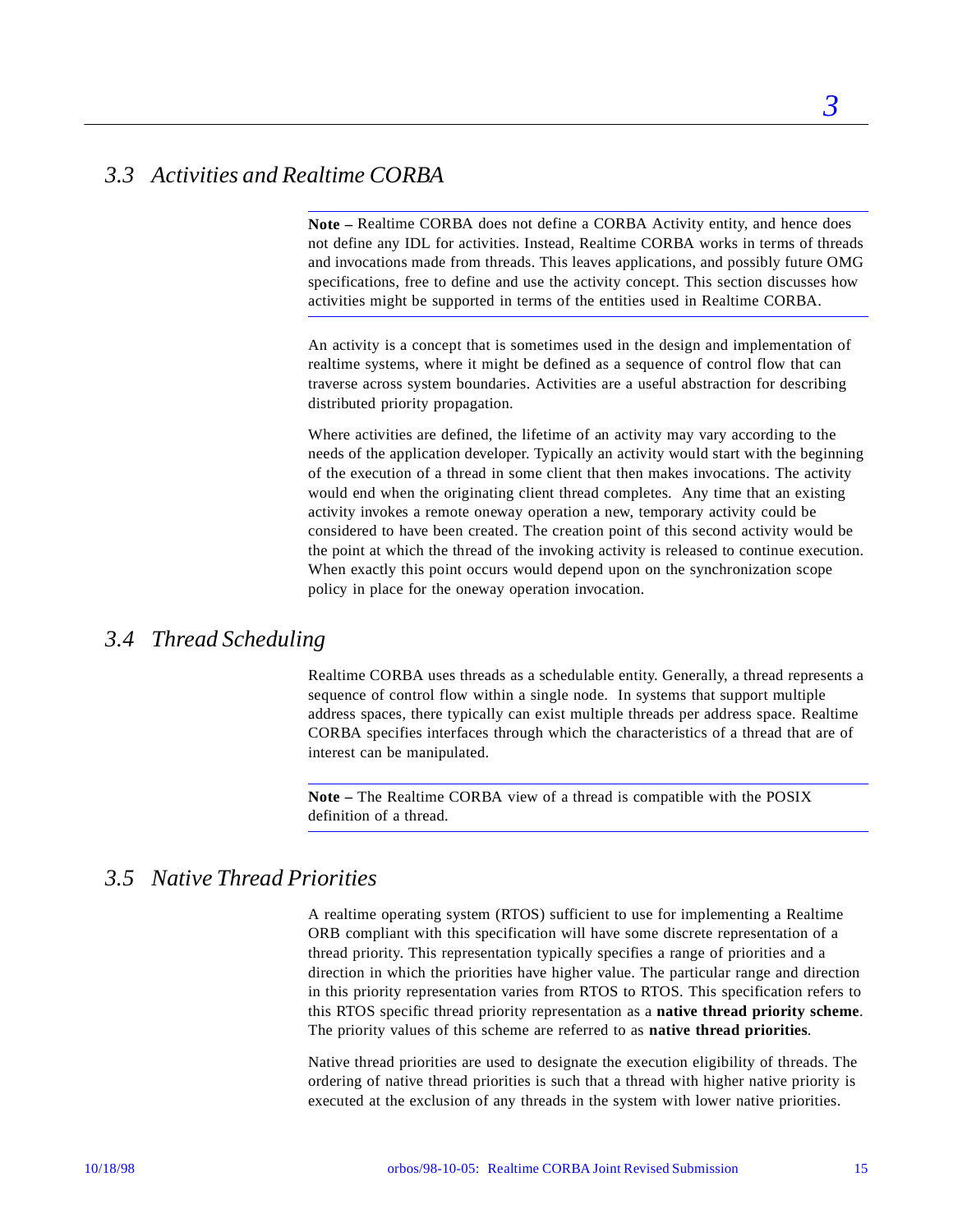A native thread priority is an integer value that is the basis for resolving competing demands of threads for resources. Whenever threads compete for processors or ORB implementation-defined resources, the resources are allocated to the thread with the highest native thread priority value.

The **base native thread priority** of a thread is defined as the native priority with which it was created, or to which it was later set. The initial value of a thread's base native priority is dependent on the semantics of the specific operating environment. Hence it is implementation specific.

At all times, a thread also has a **derived native thread priority**, which is the result of considering its base native thread priority together with any priorities it inherits from other threads. At any time, the derived native thread priority of a thread is the maximum of all the priorities the thread is inheriting at that instant. For a thread that is not suspended, its base native thread priority is always a source of priority inheritance.

**Priority inheritance** is the term used for this process by which the native thread priority of other threads is used in the evaluation of a thread's derived native thread priority. A **priority inheritance protocol** must be used by a conforming Realtime CORBA ORB to implement the execution semantics of threads and mutexes. It is an implementation issue as to whether the Realtime ORB implements simple priority inheritance, immediate ceiling locking protocol, original ceiling locking protocol or some other priority inheritance protocol.

Whichever priority inheritance protocol is used, the native thread priority ceases to be inherited as soon as the condition calling for the inheritance no longer exists. At the point when a thread stops inheriting a native thread priority from another source, its derived native thread priority is re-evaluated.

The thread's derived native priority is used when the thread competes for processors. Similarly, the thread's derived priority is used to determine the thread's position in any queue (i.e., dequeuing occurs in native thread priority order).

Native priorities have an IDL representation in Realtime CORBA, which is of type short :

#### **module RT\_CORBA {**

#### **typedef short NativePriority;**

#### **};**

This means that native priorities must be integer values in the range  $-32768$  to  $+32767$ . However, for a particular RTOS, the valid range will be a sub-range of this range.

The NativePriority type is used in defining mappings between native and CORBA priority, as described in the section on CORBA Priority Mappings, below.

Realtime CORBA does not support the direct use native priorities : instead, the application programmer uses CORBA Priorities, which are defined in the next section. However, applications will still use native priorities where they make direct use of RTOS features.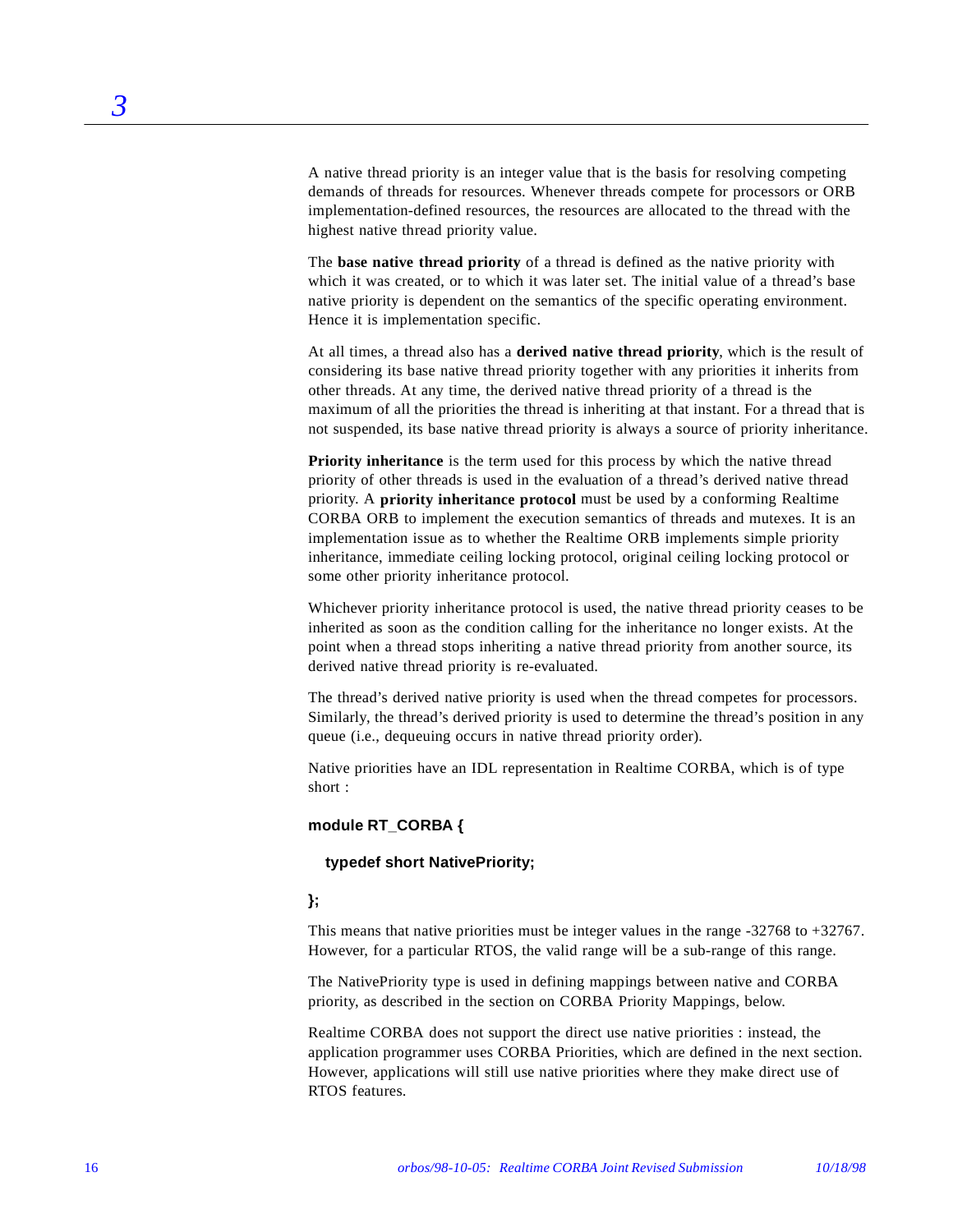## *3.6 CORBA Priority*

Realtime CORBA defines a universal, platform independent priority scheme called **CORBA Priority**. It is introduced to overcome the heterogeneity of different native priority schemes, and allows Realtime CORBA applications to make prioritized CORBA invocations in a consistent fashion between nodes with different native priority schemes.

For consistency, Realtime CORBA applications always use CORBA Priority to express the priorities in the system, even if all nodes in a system use the same native thread priority scheme, or when using the alternate, server-set priority model.

A RT\_CORBA::Priority type is defined: **//IDL module RT\_CORBA {**

 **typedef short Priority; const Priority minPriority = 0; const Priority maxPriority = 32767;**

### **};**

A signed short is used in order to accommodate the Java language mapping. However, only values in the range 0 (minPriority) to 32767 (maxPriority) are valid. Numerically higher CORBA Priority values are defined to be of higher priority.

A CORBA Priority may be associated with the current thread, by setting the priority attribute of the RT\_CORBA::Current object:

**//IDL module RT\_CORBA {**

```
 interface Current : CORBA::Current {
   attribute RT_CORBA::Priority priority;
 };
```
**};**

A CORBA system exception is thrown if an attempt is made to set the priority to a value outside the range 0 to 32767.

Upon setting this attribute, the CORBA Priority value is mapped to a native priority value and the native priority of the current thread is immediately set to that value. bCORBA Priority mappings are described in the next section.

Once a thread has a CORBA Priority value associated with it, the behaviour when it makes an invocation upon a CORBA Object depends on which value of the ServerPriorityModelPoloicy that CORBA Object supports: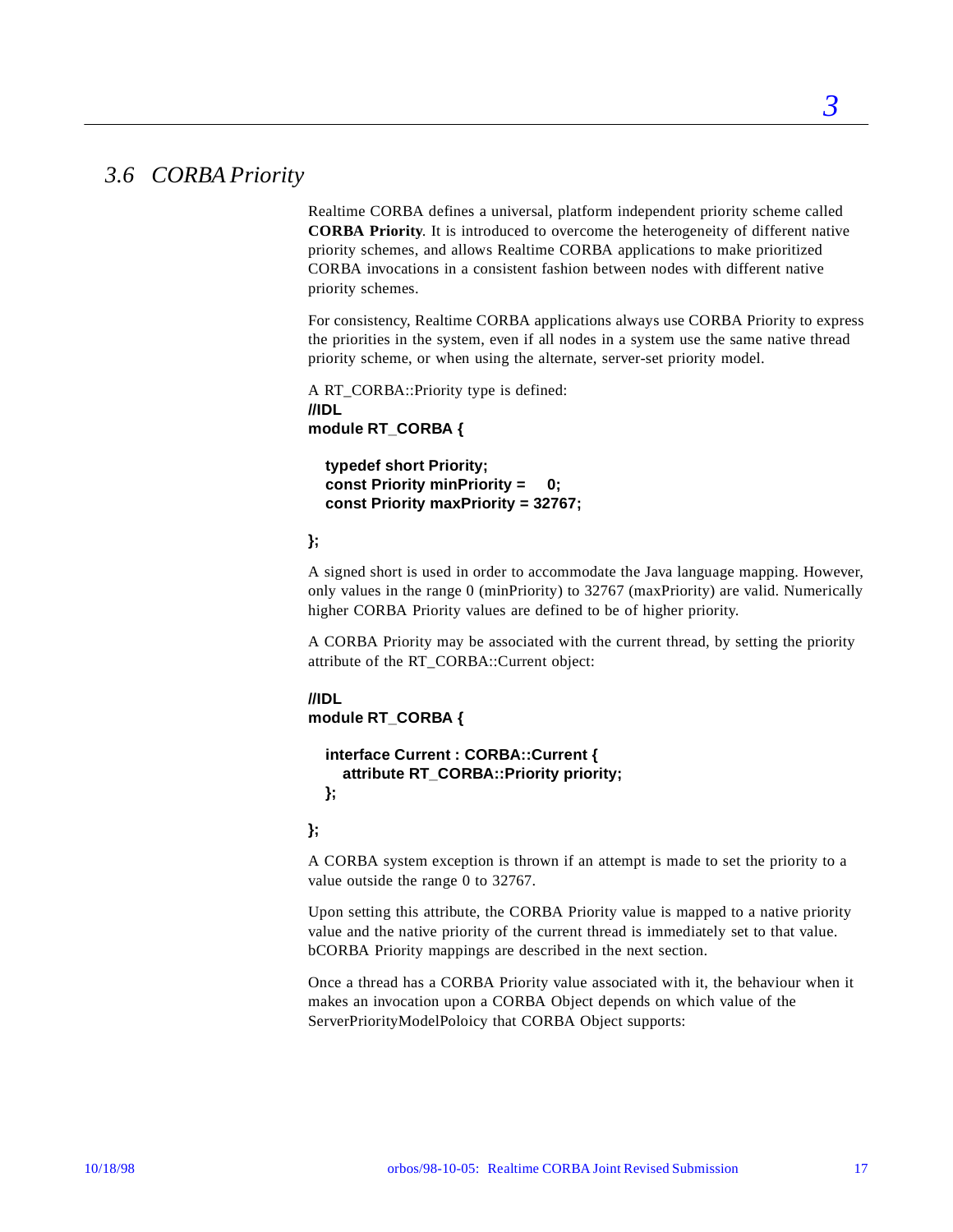## *3.6.1 Client Priority Propagation Model*

If the object that is invoked upon supports the CLIENT\_PRIORITY\_PROPAGATION value of the ServerPriorityModelPolicy, the CORBA Priority is carried with the CORBA invocation and is used to ensure that all threads subsequently executing on behalf of the invocation (on client or server) run at the appropriate priority. The propagated CORBA Priority becomes the CORBA Priority of any such threads, and the threads run at a native priority mapped from that CORBA Priority.

The CORBA Priority is propagated in a CORBA Priority service context which is passed in the invocation request message.

#### **module IOP {**

 **const ServiceId CorbaPriority = ??; // <number to be assigned by OMG>**

### **};**

The context\_data contains the RT\_CORBA::Priority value as a CDR encapsulation of a short type.

**Note –** The CorbaPriority const should be added to a future version of GIOP.

The thread that dispatches the invocation (i.e. runs the servant code) initially has the CORBA Priority of the invoking thread. Therefore if, as part of the processing of this request it makes CORBA invocations to other objects, these onward invocations will be made with the same CORBA Priority. If the CORBA Priority of the dispatch thread is changed by the application, any subsequent onward invocations will be made with this new priority.

The above scenario does not consider the effect of priority inheritance. Its possible effect on the propagated CORBA Priority is discussed in the sections on the CORBA Mutex interface and the PriorityDerivationPolicy, below.

### *3.6.2 Server-Set Priority Model*

If the Object that is being invoked upon supports the SERVER\_SET\_PRIORITY value of the ServerPriorityModelPolicy, then in the same way as for the client priority propagation model, any threads on the client side that subsequently run on behalf of the invocation are run at a native priority mapped from the CORBA Priority, and the CORBA Priority value is passed with the invocation, in a service context.

*Issue – Under the Server-Set priority model, the submitters have identified circumstances in which it would be desirable not to send the CORBA Priority in a service context, but also other circumstances in which it is desirable. A third server priority model may be required.*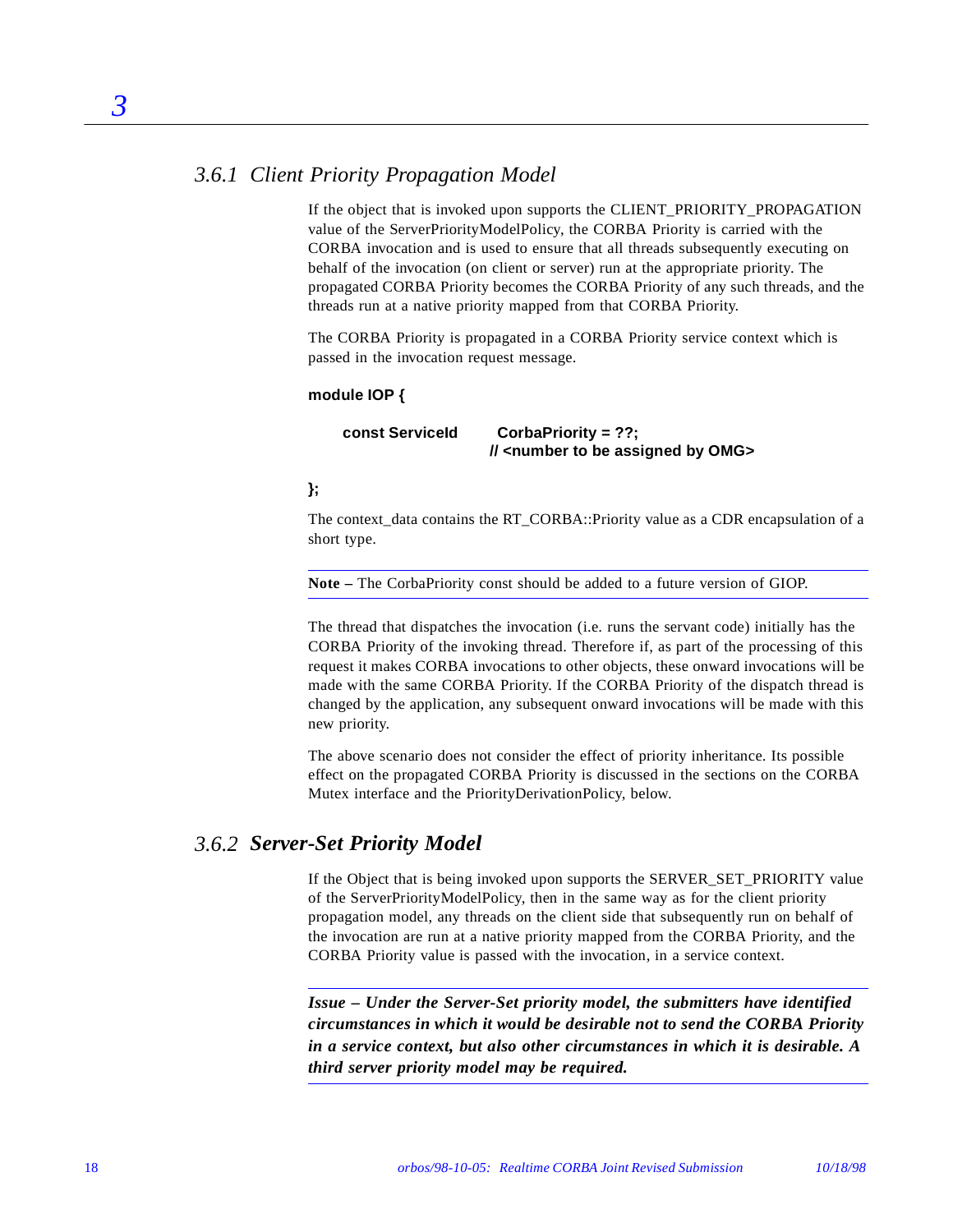However, the propagated CORBA Priority it is not used to determine the priority of threads on the server-side running on behalf of that invocation. Instead, server-side threads running on behalf of the invocation run at a native priority mapped from the CORBA Priority associated with that CORBA Object, which is given in the server\_priority attribute of the ServerPriorityModelPolicy used at its creation.

If as part of the processing of the request, the servant code makes CORBA invocations to other objects, these onward invocations will be made with the CORBA Priority of the server. If the CORBA Priority of the dispatch thread is changed by the application, any subsequent onward invocations will be made with this new priority.

This scenario does not consider the effect of priority inheritance. Its possible effect on the priorities, including the CORBA Priority that is used to make onward calls from servant code, is considered in the sections on the CORBA Mutex interface and the PriorityDerivationPolicy, below.

*Issue – Whether CORBA Priority values may be returned to the caller in a reply message service context is still being investigated. The following choices all have merits : a value must always be returned; must always be returned if the value has changed; may be returned (by a particular implementation); may not be returned.*

## *3.7 CORBA Priority Mappings*

Priority values specified in terms of the CORBA Priority scheme must be mapped into the native priority scheme of a given scheduler before they can be applied to the underlying schedulable entities. On occasion, it is necessary for the reverse mapping to be performed, to obtain a CORBA Priority to represent the present native priority of a thread. The latter can occur, for example, when priority inheritance is in use, or when wishing to introduce an already running thread into a CORBA system at its present (native) priority.

To allow the Realtime ORB and applications to do both of these things, Realtime CORBA defines a PriorityMapping interface: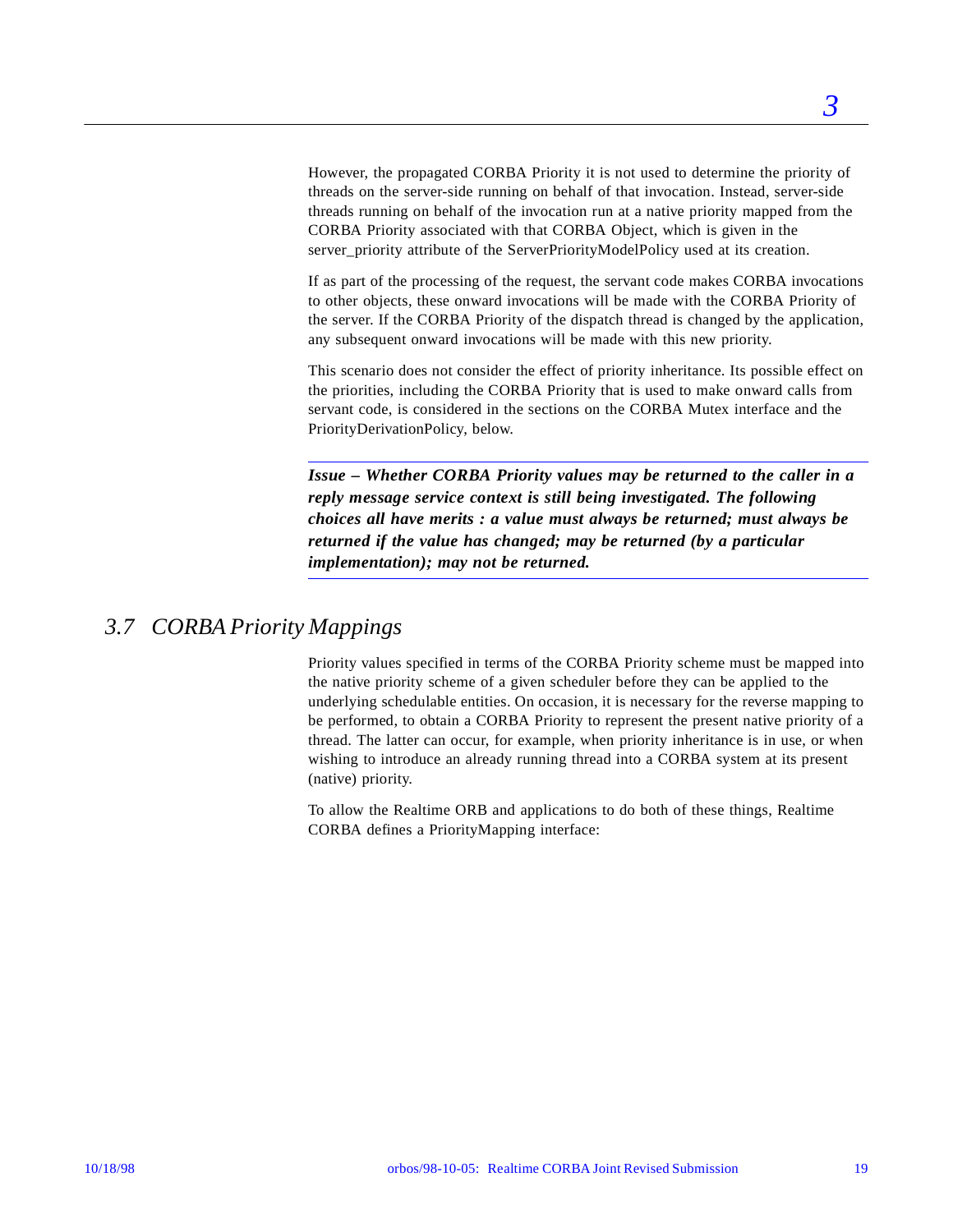**//IDL module RT\_CORBA {**

> **// Locality Constrained interface interface PriorityMapping {**

 **boolean to\_native (in Priority corba\_priority, out NativePriority native\_priority);**

 **boolean to\_CORBA (in NativePriority native\_priority, out Priority corba\_priority);**

 **};** 

#### **};**

Only one PriorityMapping object is active (or "installed") at any one time, per ORB instance. Conformant Realtime CORBA implementations must provide a "default PriorityMapping", which is installed by default. However, the particular mappings that the default provides are an implementation issue. Applications may install their own PriorityMapping object. PriorityMapping installation is explained in the next section.

The priority mappings between native and CORBA priority are defined by the implementations of the to\_native and to\_CORBA operations of a PriorityMapping object. The to\_native operation accepts a CORBA Priority value an an in parameter and maps it to a native priority, which is given back as an out parameter. Conversely, to\_CORBA accepts a NativePriority value as an in parameter and maps it to a CORBA Priority value, which is again given back as an out parameter.

As the mappings are used by the ORB, and may be used more than once in the normal execution of an invocation, their implementations should be as efficient as possible. For this reason, the mapping operations may not raise any CORBA exceptions, including system exceptions. The ORB is not restricted from making calls to the to\_native and/or to\_CORBA operations from multiple threads simultaneously. Thus, the implementations should be re-entrant.

Rather than raising a CORBA exception upon failure, a boolean return value is used to indicate mapping failure or success. If the priority passed in can be mapped to a priority in the target priority scheme, TRUE is returned and the value is returned as the out parameter. If it cannot be mapped, FALSE is returned and the value of the out parameter is undefined.

to native and to CORBA must both return FALSE when passed a priority that is outside of the valid priority range of the input priority scheme. For to\_native this means when it is passed a short value outside of the CORBA Priority range, 0-32767 (i.e. a negative value.) For to\_CORBA this means when it is passed a short value outside of the native priority range used on that system. This range will be implementation specific.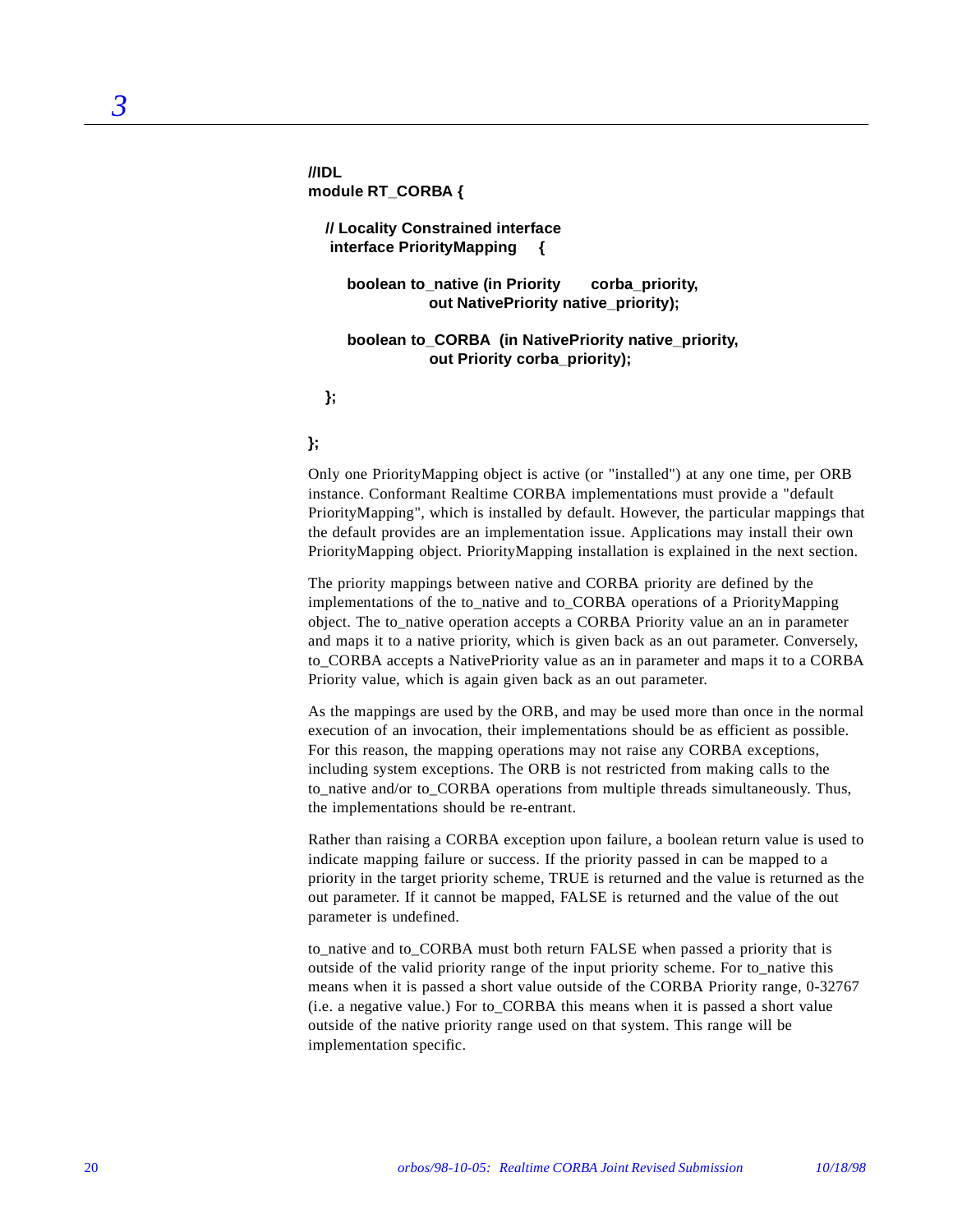Neither to native nor to CORBA is obliged to map all valid values of the input priority scheme (the CORBA Priority scheme or the native priority scheme, respectively.) This allows mappings to be produced that do not use all values of the native priority scheme of a particular scheduler and/or that do not use all values of the CORBA Priority scheme.

The mappings do not have to be idempotent : they are not obliged to yield the same output value every time they are given a particular input value. However, they should be idempotent to produce a reasonably schedulable system.

When the ORB receives a FALSE return value from a mapping operation that is called as part of the processing of a CORBA invocation, processing of the invocation proceeds no further, and if possible a system exception is raised to the application making the invocation. Note that it may not be possible to raise an exception to the application if the failure occurs on a call to a mapping operation made on the server side of an oneway invocation.

*Issue – Particular system exceptions have not yet been assigned in this or other places where Realtime CORBA may raise a system exception.*

### *3.7.1 Installation of CORBA Priority Mappings*

The realtime ORB, RT\_CORBA::ORB, provides an operation for the installation of a new PriorityMapping:

**// IDL module RT\_CORBA {**

> **// Locality Constrained interface interface ORB : CORBA::ORB {**

 **...**

 **void install\_priority\_mapping (in PriorityMapping pm);**

 **...**

 **};**

**};**

Only one PriorityMapping may be installed at any one time, so installing a new one replaces the one that was previously installed.

To create a consistently schedulable system, a new priority mapping should only be installed in the interval between the initialization of the realtime ORB and making first use of CORBA Priority. However, because of the potential overhead incurred by tracking whether a previously installed PriorityMapping has been used yet, later installation is not trapped by the install\_priority\_mapping operation.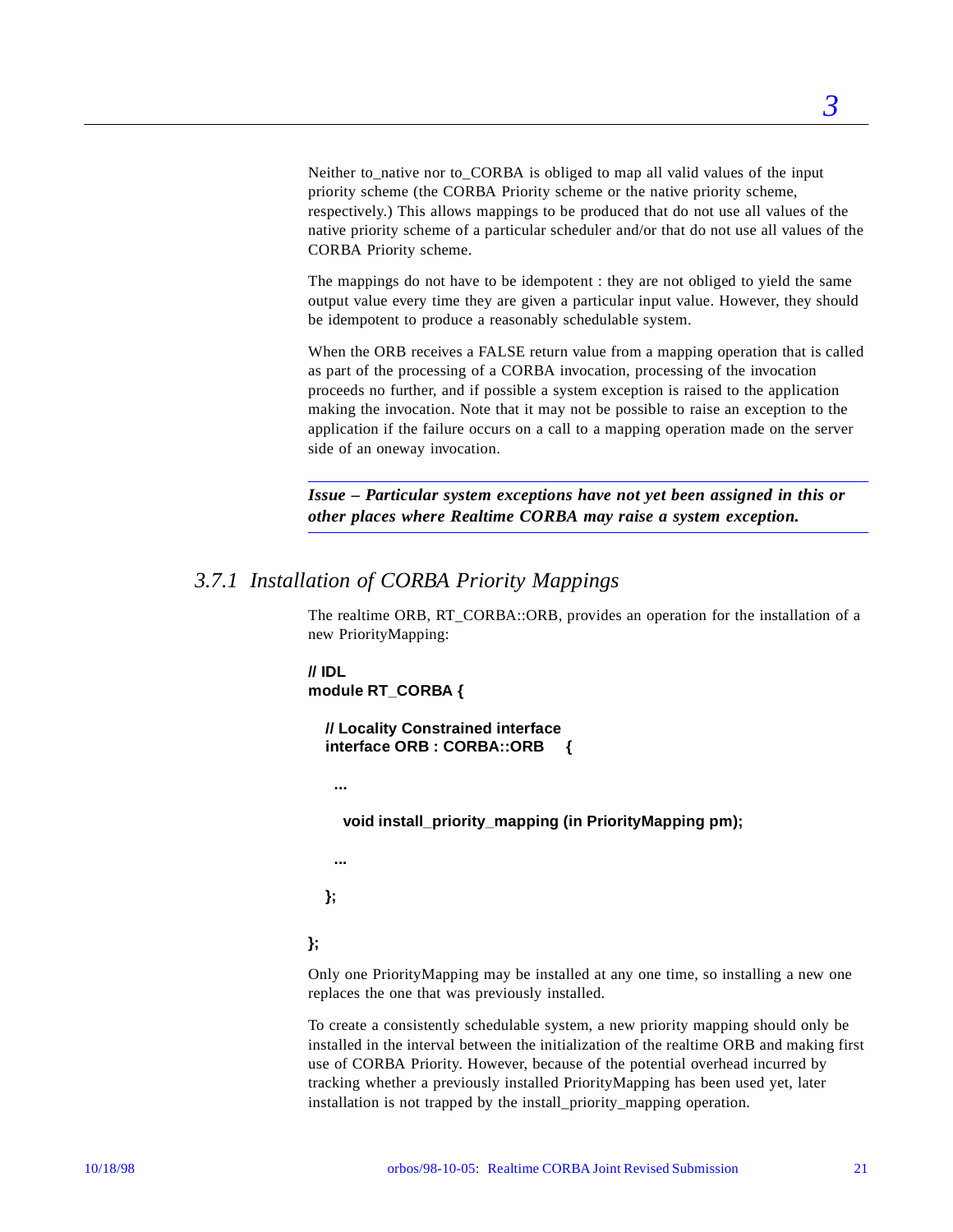## *3.8 Mutex interface*

*3*

The Mutex interface provides the mechanism for coordinating contention for system resources.

Realtime CORBA specifies a RT\_CORBA::Mutex locality constrained interface, so that applications can use the same mutex implementation as the ORB.

#### **//IDL module RT\_CORBA {**

```
 // locality constrained interface
 interface Mutex {
```
 **void lock();**

```
 void unlock();
```
 **boolean try\_lock(in TimeBase::TimeT max\_wait); // if max\_wait = 0 then return immediately**

```
 };
```
 **interface ORB : CORBA::ORB {**

 **... Mutex create\_mutex();**

 **...**

 **};**

**};**

A new RT\_CORBA::Mutex object is obtained using the create\_mutex() operation of RT\_CORBA::ORB.

A Mutex object has two states: locked and unlocked. Mutex objects are born in the unlocked state. When the Mutex object is in the unlocked state the first thread to call the lock() operation will cause the Mutex object to change to the locked state. Subsequent threads that call the lock() operation while the Mutex object is still in the locked state will block until the owner thread unlocks it by calling the unlock() operation. Implementations must ensure that the lock operations are atomic in the presence of multiple processors if the system has multiple processors.

The try\_lock() operation works like the lock() operation except that if it does not get the lock within max\_wait time it returns FALSE. If the try\_lock() operation does get the lock within the max\_wait time period it returns TRUE.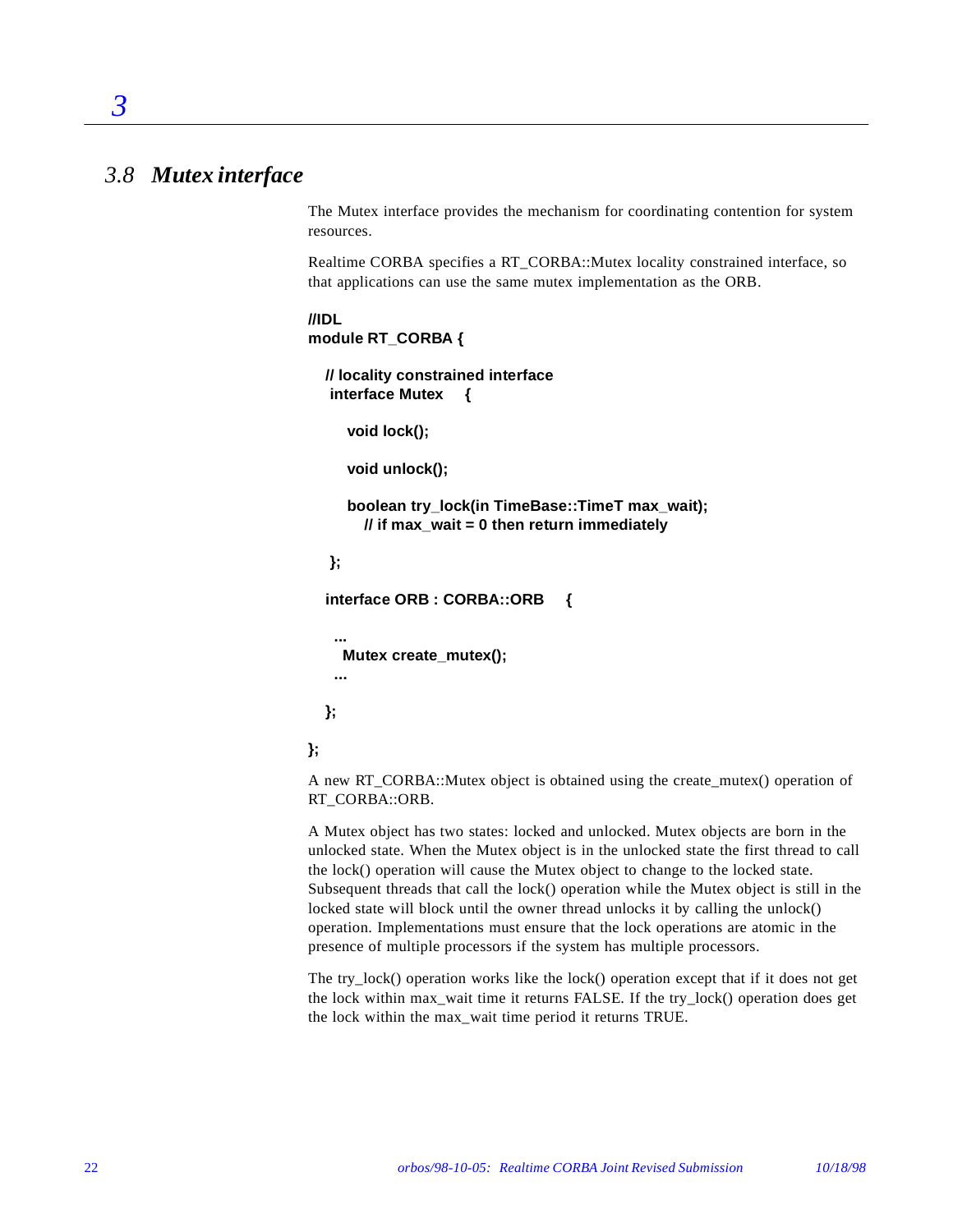A conforming ORB implementation must provide a implementation of Mutex that implements some form of priority inheritance protocol. This may include, but is not limited to, simple priority inheritance or a form of priority ceiling locking protocol. The mutex returned by create mutex must have the same priority inheritance properties as those used by the ORB to protect resources.

If an ORB implementation offers a choice of priority inheritance protocols, or offers a protocol that requires configuration, selection or configuration will be controlled through an implementation specific interface.

While a thread executes in a region protected by a mutex object, it can be preempted only by threads whose derived native thread priorities are higher than either the ceiling or derived (inherited) priority of the mutex object.

The effect of priority protocols on the execution of Realtime CORBA application code is handled through the PriorityDerivationPolicy policy object, which is described in the server-side configuration section, below.

## *3.9 Server-side Configuration*

New policies are defined, to cover the configuration of the following server-side RT CORBA features :

- **•** protocol selection
- **•** protocol configuration
- server-side thread configuration (through Threadpools)
- server priority model (inherited from client v. set by server)
- handling of priority derivation resulting from use of priority inheritance protocols on mutexes.

Which of the CORBA policy application points (ORB, POA, Current) a given policy may be applied at is given along with the description of each policy, below. An attempt to apply a policy at an inappropriate level will lead to a WrongPolicy exception being raised.

### *3.9.1 ProtocolPolicy*

The ProtocolPolicy policy type is used to configure the selection and configuration of communication protocols in RT CORBA.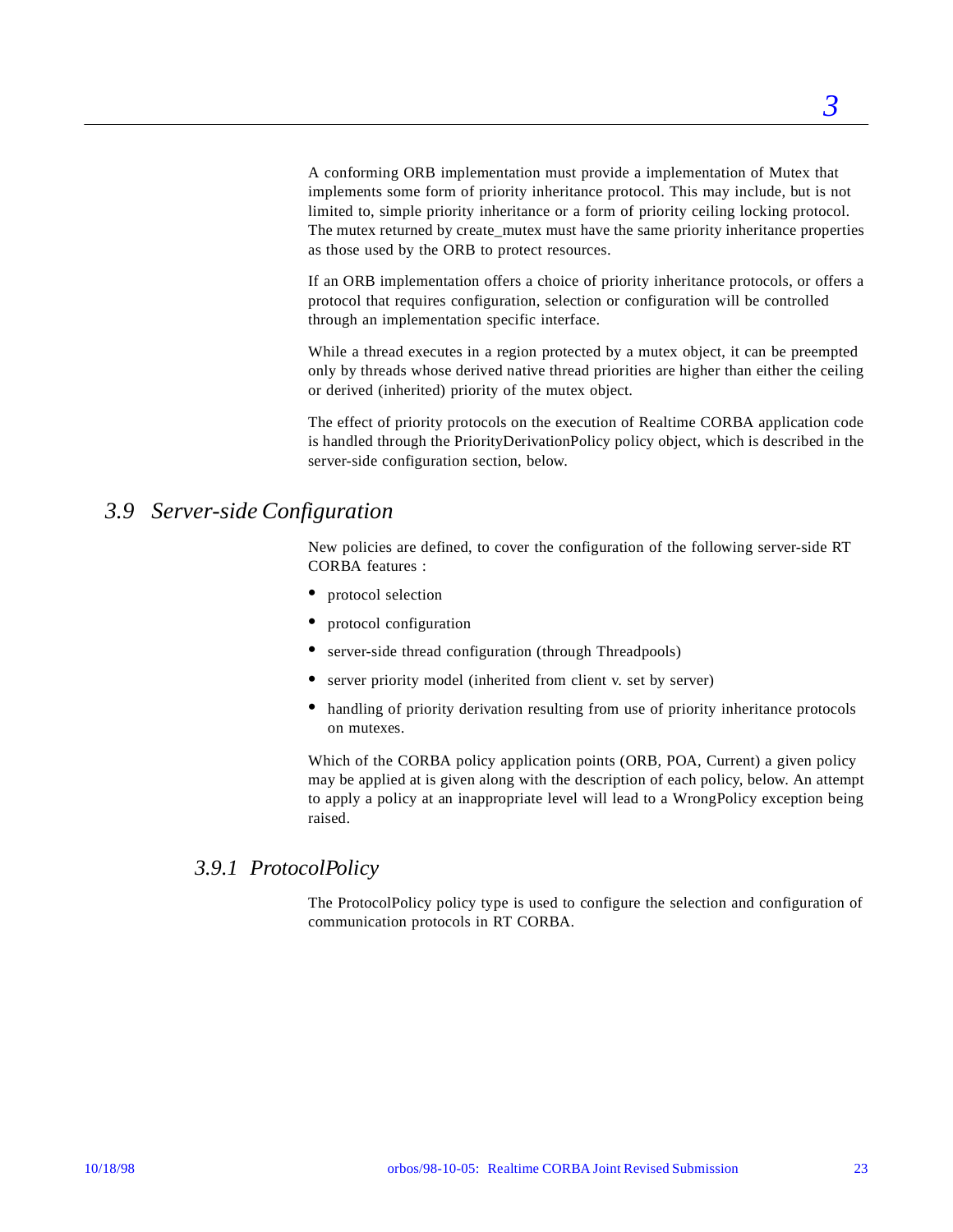**// IDL module RT\_CORBA { // Locality Constrained interface interface ProtocolProperties {}; struct Protocol { IOP::ProfileId protocol\_type; ProtocolProperties orb\_protocol\_properties; ProtocolProperties transport\_protocol\_properties; }; typedef sequence <Protocol> ProtocolList; // Protocol Policy const CORBA::PolicyType PROTOCOL\_POLICY\_TYPE = ??; // Locality Constrained interface interface ProtocolPolicy : CORBA::Policy { readonly attribute ProtocolList protocols;**

 **};**

 **};**

A ProtocolPolicy allows any number of protocols to be specified and, optionally, configured at the same time. The order of the Protocols in the ProtocolList indicates the order of preference for the use of the different protocols. Information regarding the protocols must be placed into IORs in that order, and the client should take that order as the default order of preference for choice of protocol to bind to the object via.

The type of protocol is indicated by an IOP::ProfileId (from the specification of the CORBA IOR), which is an unsigned long. This means that a protocol is defined as a specific pairing of an ORB protocol (such as GIOP) and a transport protocol (such as TCP.) Hence IIOP would be selected, rather than GIOP plus TCP being selected separately. IIOP in particular is represented by the value TAG\_INTERNET\_IIOP (or the value 0, that it is defined as.)

A Protocol type contains a ProfileId plus two ProtocolProperties, one each for the ORB protocol and the transport protocol.

The properties are provided to allow the configuration of protocol specific configurable parameters. Specific protocols have their own protocol configuration interface that inherits from the RT\_CORBA::ProtocolProperties interface. A nil reference for either ProtocolProperties indicates that the default configuration for that protocol should be used. (Each protocol will have an implementation specific default configuration, that may be overridden by applying the protocol policy at ORB scope. See policy scope, below.)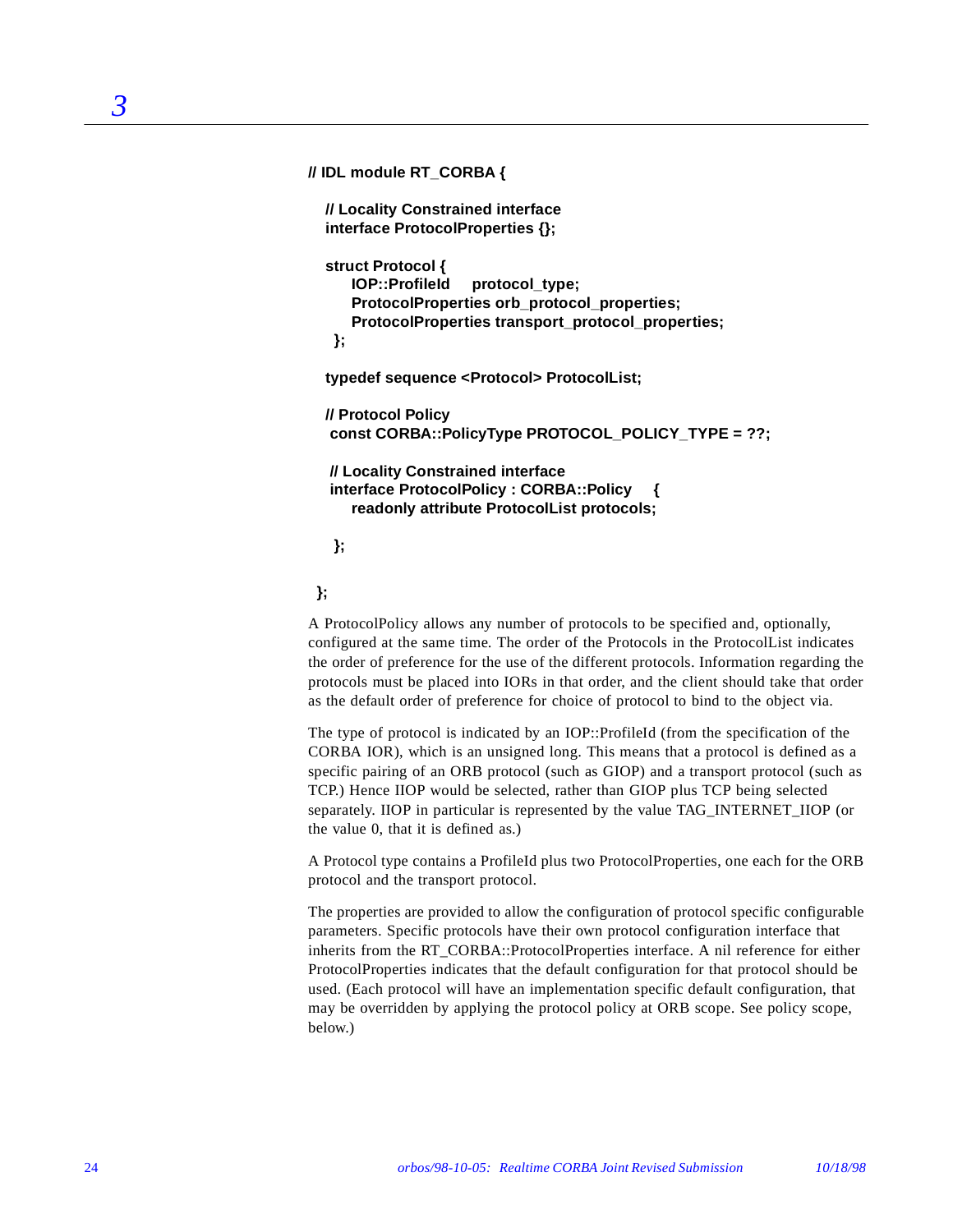```
//IDL 
module RT_CORBA {
    interface TCPProtocolProperties : ProtocolProperties {
      attribute long send_buffer_size;
      attribute long recv_buffer_size;
      attribute boolean keep_alive;
      attribute boolean dont_route;
      attribute boolean no_delay;
   };
};
```
TCP is the only protocol that RT CORBA specifies a ProtocolProperties interface for. A similar interface is not specified for GIOP, as GIOP has no configurable properties.

ProtocolProperties should be defined for any other protocols useable with an RT CORBA implementation, but unless they are standardized in an OMG specification their name and contents will be implementation specific. ProtocolProperties for other protocols may be standardized in the future, and a ProtocolProperties interface should be specified in the standardization of any other protocol, if it is to be useable in a portable way with RT CORBA.

### *Scope of ProtocolPolicy Policy*

Applying a ProtocolPolicy to the creation of a POA controls the protocols that references created by that POA will support (and their configuration if non- nil ProtocolProperties are given.) If no ProtocolPolicy is given at POA creation, the POA will support the default protocols associated with the ORB that created it. (Note that supplying a ProtocolPolicy overrides, rather than supplementing or sub-setting, the default selection of protocols associated with the ORB.)

The ORB's default protocols, and their order of preference, are implementation specific. The default may be overridden by applying a ProtocolPolicy at the ORB level. As a consequence, portable applications must override all defaults to ensure the same behavior between ORB implementations.

Only one ProtocolPolicy should be included in a given PolicyList, and including more than one will result in a CORBA system exception being raised.

### *Protocol Configuration Semantics*

Note that the above API only allows policies to be set at POA creation time. No API is proposed to allow (re)configuration of any policy after POA creation.

The protocol configuration selected at the time of POA creation is used to determine the server-side configuration that is to be used by the protocol in question for all connections from clients to objects that have references created by that POA.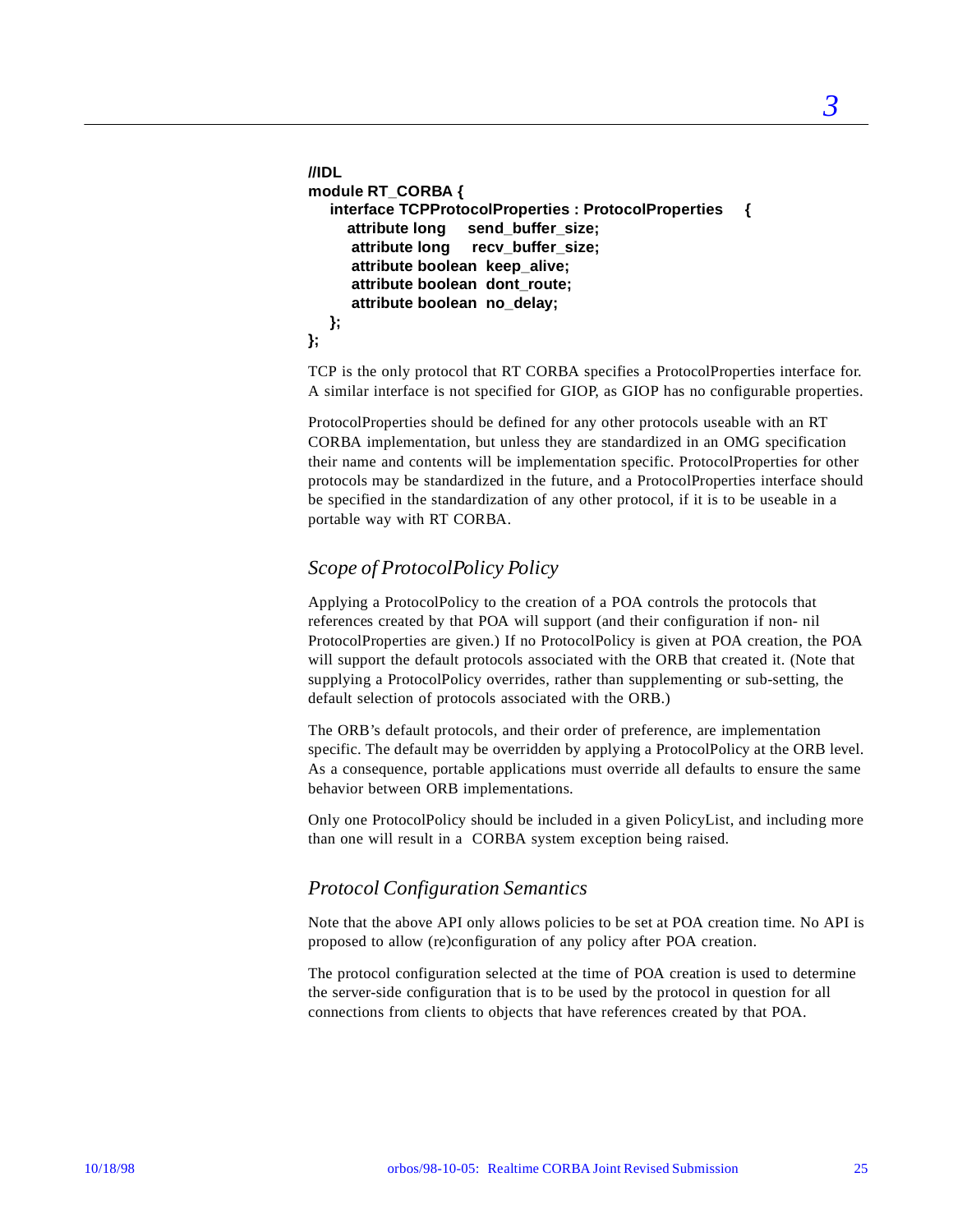However, as the configuration semantics of a protocol (such as whether a particular property can be configured on a per-connection basis or only globally for that instance of the protocol) are protocol specific, the exact semantics of protocol configuration via ProtocolProperties are not specified by RT CORBA, and must be specified on a perprotocol basis.

If a protocol offers a configurable property that can only be configured at some scope wider than that of the individual POA (say at the scope of the ORB instance), it can choose either to:

- change that property at the wider scope when a different value is requested for the creation of a new POA. This will ensure that the new POA gets the configuration requested, but will also affect the configuration of new and possibly existing connections made to other CORBA Objects via the same protocol. The exact scope and semantics of the property change must be given as part of the documentation of the ProtocolProperties interface for that protocol.
- not change the property, but instead raise an InvalidPolicy exception and fail to create the new POA. In this way, the original value of the property is preserved for the existing references that use it. Once again, this behaviour must be covered in the documentation of the ProtocolProperties interface for that protocol.

Which of the two strategies a protocol uses is an implementation issue.

### *3.9.2 Threadpool Policy*

A threadpool abstraction is used to manage threads of execution on the server- side of the RT CORBA ORB.

Threadpools offer the following features:

- **•** preallocation of threads. This helps reduce priority inversion, by allowing the application programmer to ensure that there are enough thread resources to satisfy a certain number of concurrent invocations, and also helps reduce latency and increase predictability, by avoiding the destruction and recreation of threads between invocations.
- **•** partitioning of threads. Having multiple thread pools, associated with different POAs allows one part of the system to be isolated from the thread usage of another, possibly lower priority, part of the application system. This can again be used to reduce priority inversion.
- **•** bounding of thread usage. A threadpool can be used to set a maximum limit on the number of threads that a POA or set of POAs may use. In systems where the total number of threads that may be used is constrained, this can be used in conjunction with threadpool partitioning to avoid priority inversion by thread starvation.

Threadpools are managed using operations on the Realtime ORB: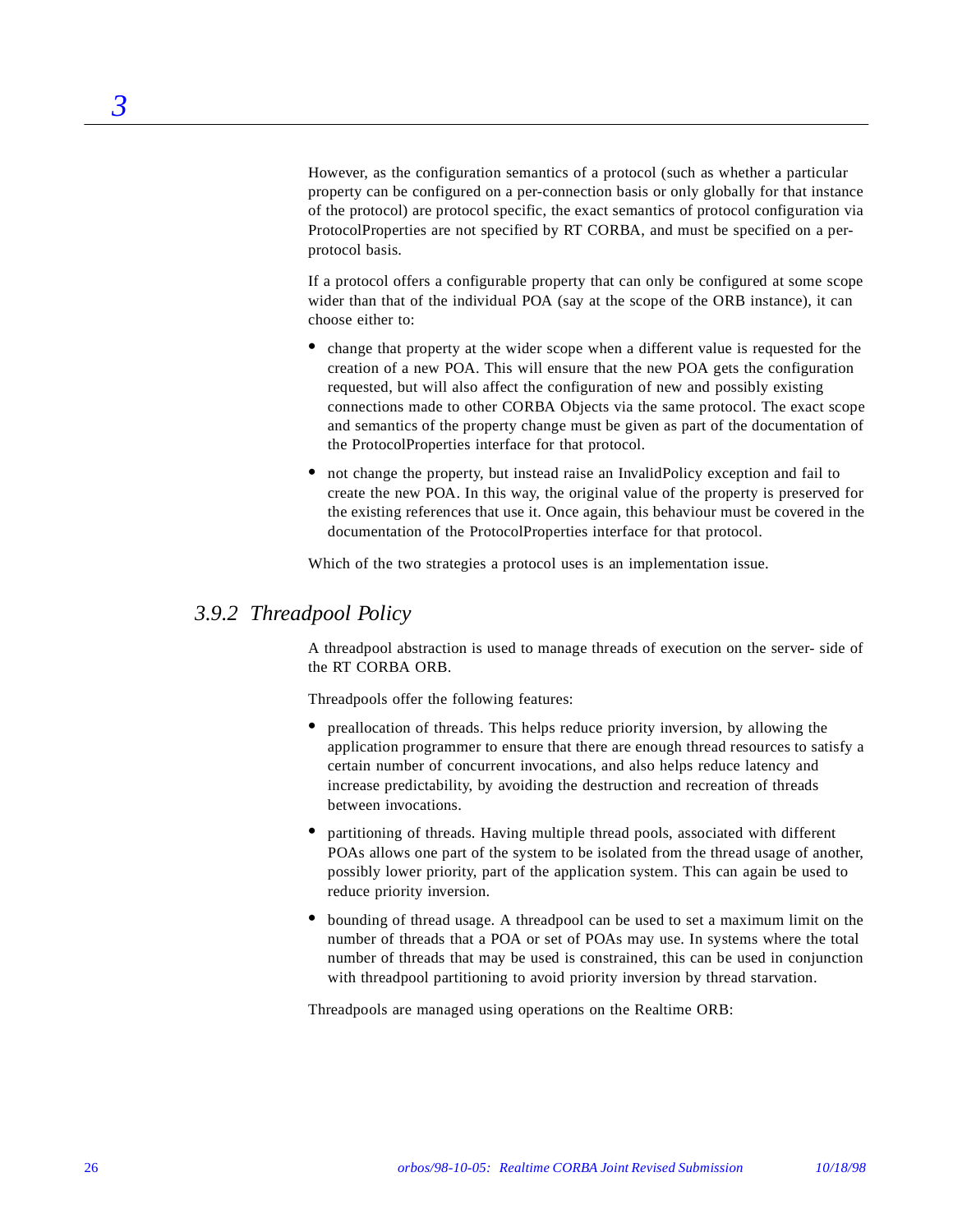```
//IDL 
module RT_CORBA {
   // Threadpool types
   typedef unsigned long ThreadpoolId;
   struct ThreadpoolLane {
      Priority lane_priority;
      unsigned long static_threads;
      unsigned long max_threads;
   };
   typedef sequence <ThreadpoolLane> ThreadpoolLanes;
   // Threadpool Policy
   const CORBA::PolicyType THREADPOOL_POLICY_TYPE = ??;
   interface ThreadpoolPolicy : CORBA::Policy {
      readonly attribute ThreadpoolId threadpool;
   };
   interface ORB : CORBA::ORB {
      ...
     exception InvalidThreadpool {};
     ThreadpoolId create_threadpool ( in unsigned long stacksize,
                                     in unsigned long static_threads,
                                     in unsigned long max_threads,
                                     in Priority default_priority );
     ThreadpoolId create_threadpool_with_lanes (
                                     in unsigned long stacksize,
                                     in ThreadpoolLanes lanes,
                                     in boolean allow_borrowing );
     void destroy_threadpool ( in ThreadpoolId threadpool )
          raises (InvalidThreadpool);
      ...
    };
```
The create threadpool and create threadpool with lanes operations allow two different styles of threadpool to be created : with or without lanes.

**};**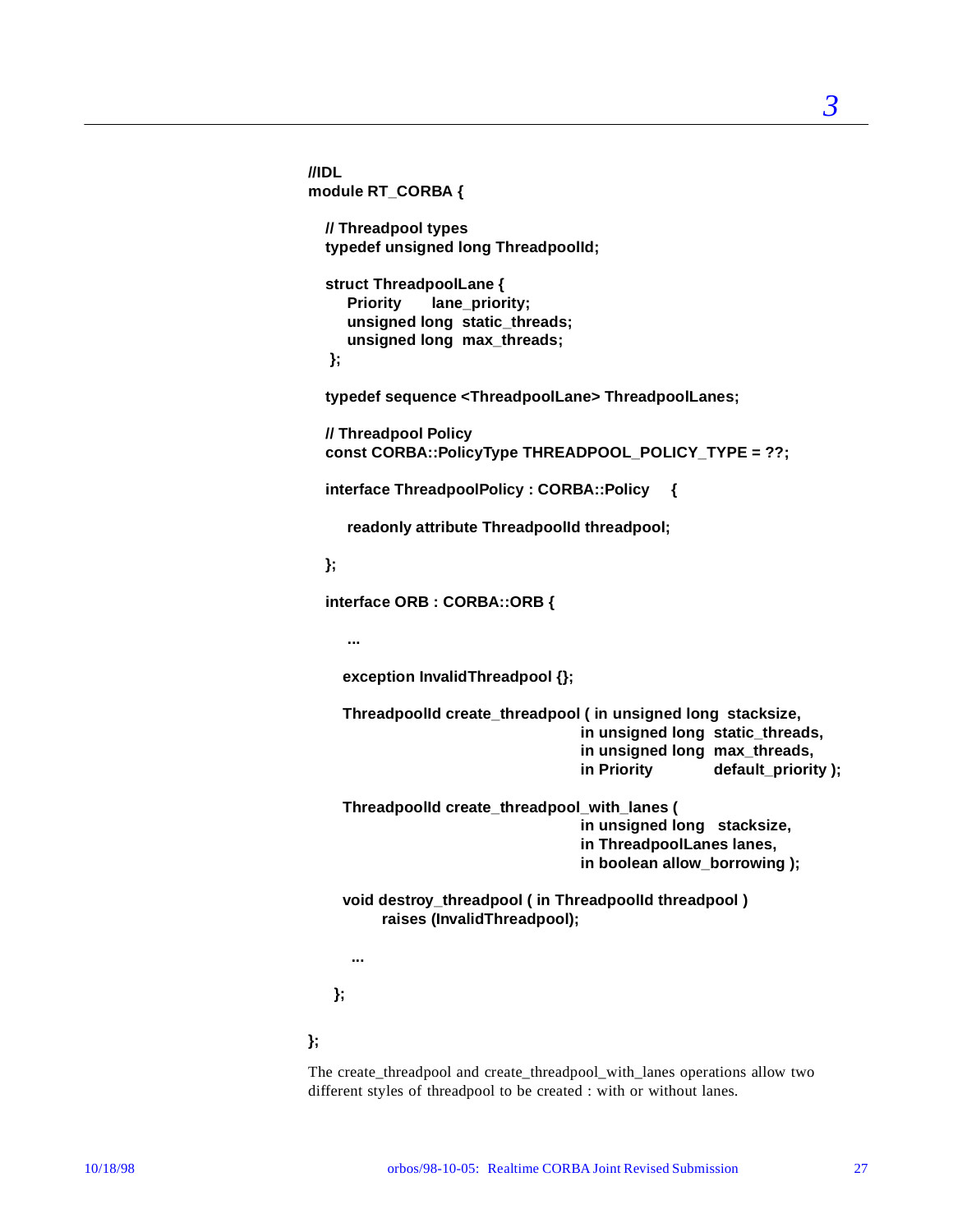In both cases, the stacksize parameter is used to specify the stack size, in bytes, that each thread must have allocated.

To create a threadpool without lanes the following parameters must also be specified:

- static threads, which specifies the number of threads that will be pre-created and assigned to that threadpool at the time of its creation. An exception is raised if this number of threads cannot be created, in which case no threads are created and no threadpool is created.
- **•** max\_threads, which specifies the maximum number of threads that the threadpool may hold. If this is a value greater than static\_threads, additional threads will be created dynamically, individually and upon demand, when the static threads are all in use and an additional thread is required to service an invocation. Whether a dynamically created thread is destroyed as soon as it is not in use, or is retained forever or until some condition is met is an implementation issue.

If max\_threads is the same as static\_threads no additional threads may be dynamically created, and only the static threads are available. In either case, once the maximum number of threads has been reached, no additional threads will be added to the threadpool, and any additional invocations will block waiting for one of the existing threads to become available.

If max threads is zero, no limit is placed on the number of threads that the threadpool may grow to hold. max\_threads may not have a non-zero value less than min\_threads, and attempting to create a threadpool with such a value will result in the create\_threadpool operation failing with an exception.

**•** default\_priority, which specifies the CORBA priority that the static threads will be created with. (Dynamic threads may be created directly at the priority they are required to run at to handle the invocation they were created to handle.)

To create a threadpool with lanes, a lanes parameter must be configured, instead of the static threads, max threads and default priority parameters. The lanes specifies a number of ThreadpoolLanes, each of which must have the following parameters specified :

- lane\_priority, which specifies the CORBA Priority that all threads in this lane (both static, and dynamically allocated ones) will run at.
- static threads, which specifies the number of threads that will be pre-created, but in this case allocated to this specific lane, rather than the pool as a whole.
- **•** max\_threads, which specifies the maximum number of threads that may be allocated to this lane. The relationship between the value of max\_threads and static\_threads is the same as in the case of threadpools without lanes : it determines whether and if so how many additional threads may be dynamically created (but in this case the dynamic thread are specific to this lane and are created with the CORBA Priority specified by lane\_priority.)

Additionally, to create a threadpool with lanes, the allow\_borrowing boolean parameter must be configured to indicate whether the borrowing of threads by one lane from a lower priority lane is permitted or not.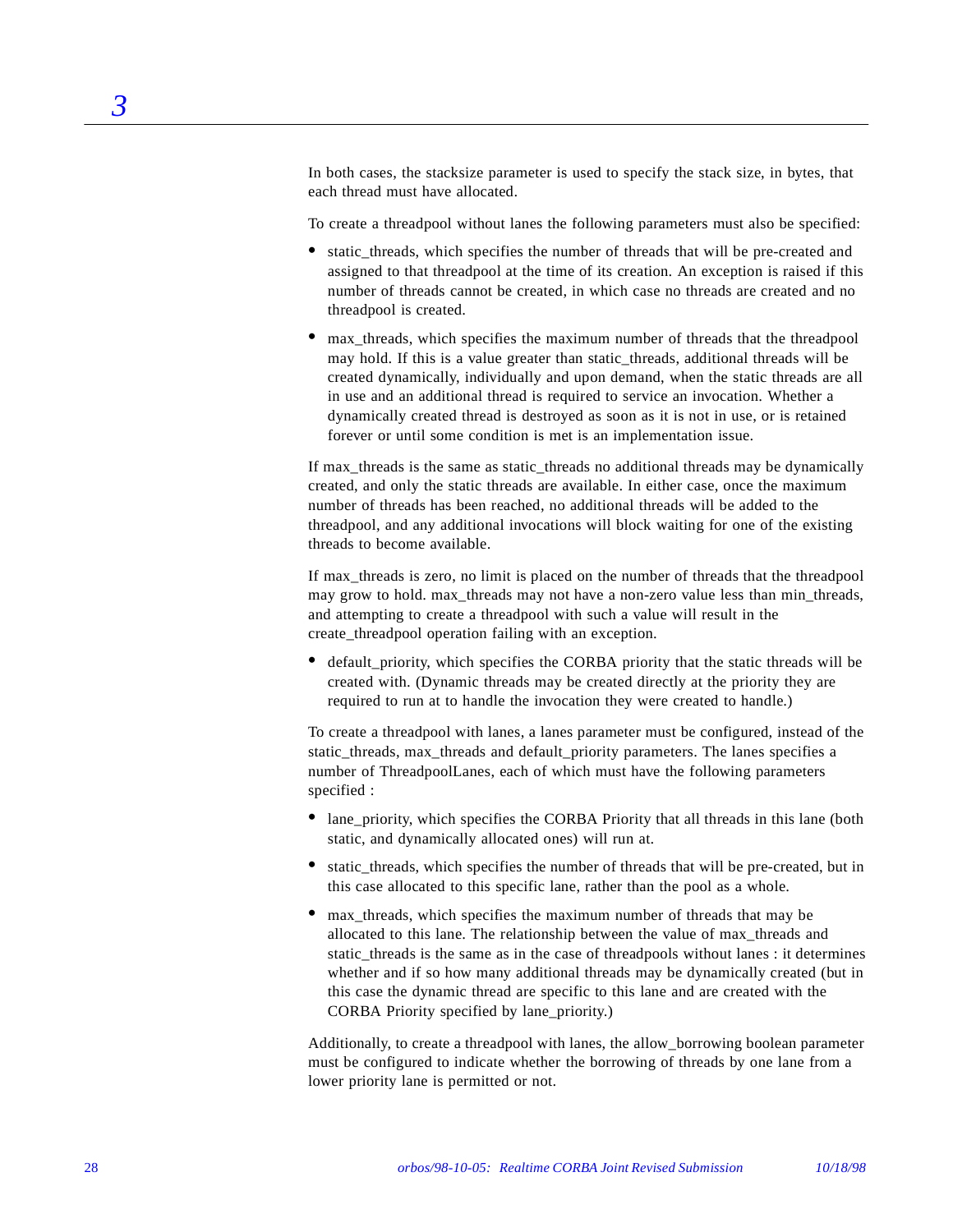If thread borrowing is permitted, when a lane of a given priority exhausts its maximum number of threads and requires an additional thread to service an additional invocation, it may "borrow" a thread from a lane with a lower priority. The borrowed thread has its CORBA Priority raised to that of the lane that requires it. When the thread is no longer required, its priority is lowered once again to its previous value, and it is returned to the lower priority lane. The thread will be borrowed from the highest priority lane with threads available. If no lower priority lanes have threads available, the lane wishing to borrow a thread must wait until one becomes free (which will quite possibly be one of its own.)

More generally, for both threadpools with and without lanes, if the priority of a thread is changed whilst dispatching an invocation, it is restored to its original priority before returning it to the threadpool.

When a threadpool is successfully created, using either method, a ThreadpoolId identifier is returned. This can later be passed to destroy\_threadpool to destroy the threadpool. If a threadpool cannot be created because the parameters passed in do not specify a valid threadpool configuration, a CORBA system exception is raised. If a threadpool cannot be created because there are insufficient operating system resources, a system exception is raised.

The same threadpool may be associated with a number of different POAs, by using a ThreadpoolPolicy containing the same ThreadpoolId in each POA\_create.

### *Scope of ThreadpoolPolicy:*

The ThreadpoolPolicy may be applied at the POA and ORB level. A POA may only be associated with one threadpool, hence only one ThreadpoolPolicy should be included in the PolicyList specified at POA creation.

A ThreadpoolPolicy may be applied at the ORB level, where it assigns the indicated threadpool as the default threadpool to use in the subsequent creation of POAs, until the default is again changed. The default is used if a ThreadpoolPolicy is not specified in the polices used at the time of POA creation.

### *3.9.3 Server Priority Model Policy*

The overall goal of Real-Time CORBA is to minimize and bound priority inversion in CORBA invocations. One mechanism that is employed to achieve this is propagation of the activity priority from the client the server, with the requirement that the server side ORB make the up-call at this priority (subject to any priority inheritance protocols that are in use.)

However, in some scenarios, it is sufficient to design the application system by setting the priority of servers, and having them handle all invocations at that priority.

Hence, RT CORBA supports two models for the priority at which a server handles requests from clients, which are selected by use of the provided ServerPriorityModelPolicy interface :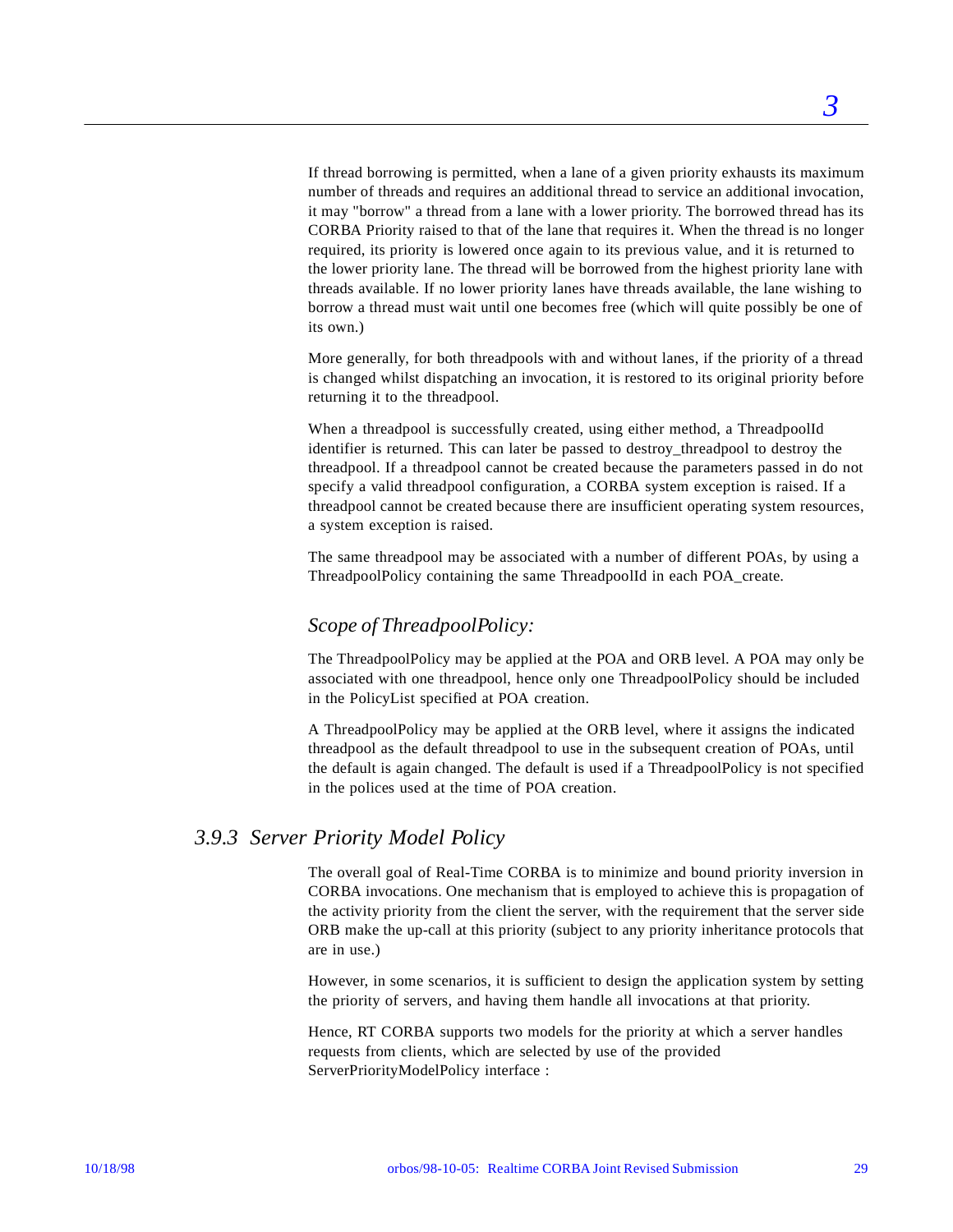**//IDL module RT\_CORBA {**

```
 // Server Priority Model Policy
 const CORBA::PolicyType
              SERVER_PRIORITY_MODEL_POLICY_TYPE = ??;
```
 **enum ServerPriorityModel {**

 **CLIENT\_PRIORTY\_PROPAGATION, SERVER\_SET\_PRIORITY };**

 **interface ServerPriorityModelPolicy : CORBA::Policy {**

 **readonly attribute ServerPriorityModel server\_priority\_model; readonly attribute Priority server\_priority;**

 **};**

 **};**

- CLIENT\_PRIORTY\_PROPAGATION: in which the server honours the priority of the request, set by the client. Requests from non-RT CORBA ORBs (i.e. ORB's that do not propagate a CORBA Priority in the request's service contexts) are handled at the priority specified by the server\_priority attribute of the policy.

The Client application's CORBA priority (set via the RT\_CORBA::Current priority attribute) will be propagated to the server ORB in the service context of IIOP messages.

The server ORB will use this CORBA PRIORITY and map it with the to\_native mapping operation to its local RTOS priority and execute the invocation. We will call this Client assigned priority model.

- SERVER\_SET\_PRIORITY: in which the server handles requests at a set priority, which is configured by the server priority attribute of the policy.

In this model the server side processing of an invocation will use a server specified CORBA priority to perform processing of client invocations.

### *3.9.4 Priority Derivation Policy*

Realtime CORBA offers the application programmer the choice of onward invocations from servant application code being made at either the current base or derived priority of the dispatch thread. The choice is made using the PriorityDerivationPolicy: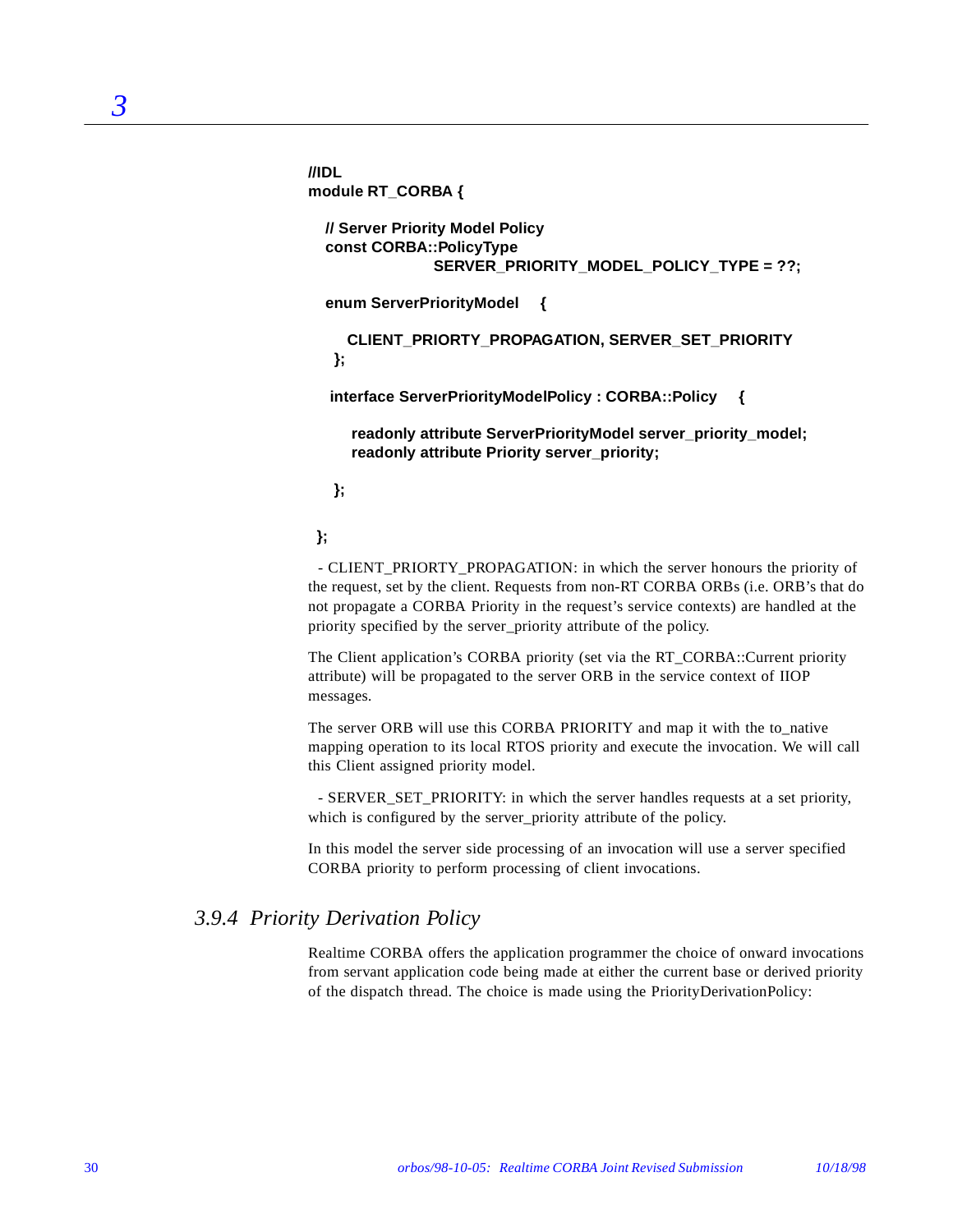**//IDL module RT\_CORBA { // Priority Derivation Policy const CORBA::PolicyType PRIORITY\_DERIVATION\_POLICY\_TYPE = ??;**

 **enum PriorityDerivationPolicy {**

 **USE\_BASE\_PRIORITY, USE\_DERIVED\_PRIORITY**

 **};**

 **interface PriorityDerivationPolicy : CORBA::Policy {**

 **readonly attribute PriorityDerivationPolicy derivation\_policy;**

 **};**

**};**

If the USE\_BASE\_PRIORITY value is selected, the base CORBA Priority of the dispatch thread at the time of the further invocation is used as the CORBA Priority for that invocation.

If the USE\_DERIVED\_PRIORITY value is selected, the derived CORBA Priority of the dispatch thread at the time of the further invocation is used as the CORBA Priority for that invocation. It is an implementation issue whether or not arriving at the derived CORBA Priority involves mapping from a native priority, using the to\_CORBA priority mapping operation.

Note that the priority attribute of RT\_CORBA::Current always reflects the base, rather than derived, priority of the current thread.

## *3.10 Client-side Configuration*

## *3.10.1 Explicit Binding*

*Issue – The explicit\_bind operation has been specified by considering the requirements of Realtime CORBA in isolation. The relationship to the Messaging specification - and in particular the set\_policy\_overrides and validate\_connection operations - is currently being studied by the submitters.*

*Note that the requirements outlined in the issue on the PriorityBandedConnectionsPolicy, below, are relevant to this, as the submitters believe this requires functionality beyond that specified by Messaging.*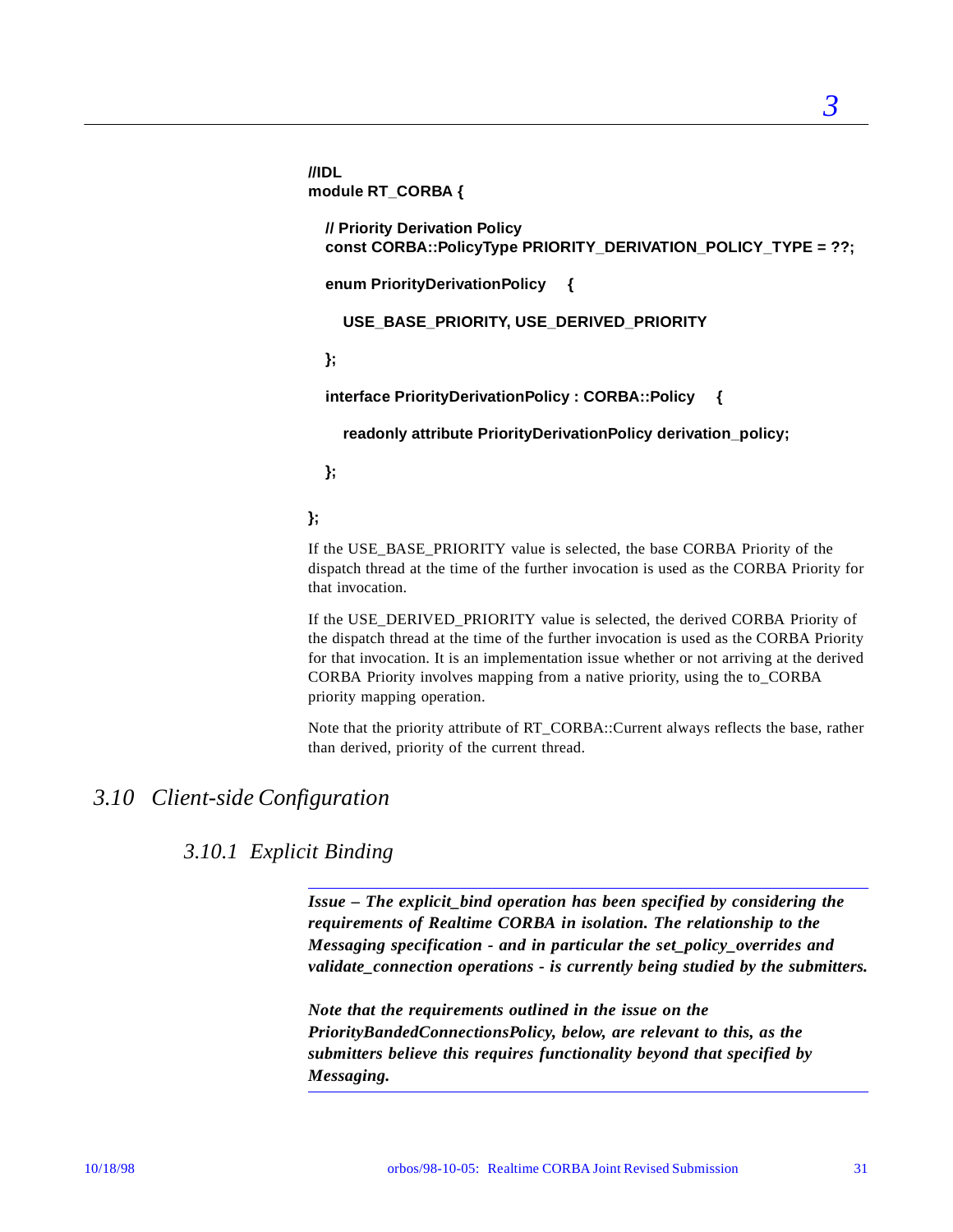Explicit binding offers the following features :

- connection to server object prior to the first operation invocation upon that object, similar to the Messaging Service's validate\_connection.
- **•** optional client side protocol specification and configuration.
- optional priority band creation
- **•** optional request for the client to have a non-multiplexed connection to the server.

The following IDL is defined for explicit binding:

```
//IDL
module RT_CORBA {
```
 **// Locality Constrained interface interface ORB : CORBA::ORB {**

 **...**

```
 exception WrongPolicy {};
```

```
 Object explicit_bind (in Object o,
                       in CORBA::PolicyList policies)
   raises (WrongPolicy);
 ...
```
 **};**

**};**

A new object reference is returned, and the existing object reference passed in is still valid for application use, or destruction. This respects the immutability of object references.

The following client-side policies are used to provide the features outlined above:

### *3.10.2 ProtocolPolicy (Client Side)*

The ProtocolPolicy policy defined for server side configuration is also applicable on the client side.

When applied to an explicit bind, the ProtocolList indicates the protocols that may be used to make a connection to the specified object, in order of preference. If the ORB fails to make a connection because none of the protocols is available on the client ORB, a CORBA system exception is raised. If one or more of the protocols is available, but the ORB still fails to make a connection a CORBA system exception is raised. In both cases no binding is made.

If it is necessary to know which protocol a binding was successfully made via, a single protocol should be passed into each of a succession of explicit binds until one of them is successful.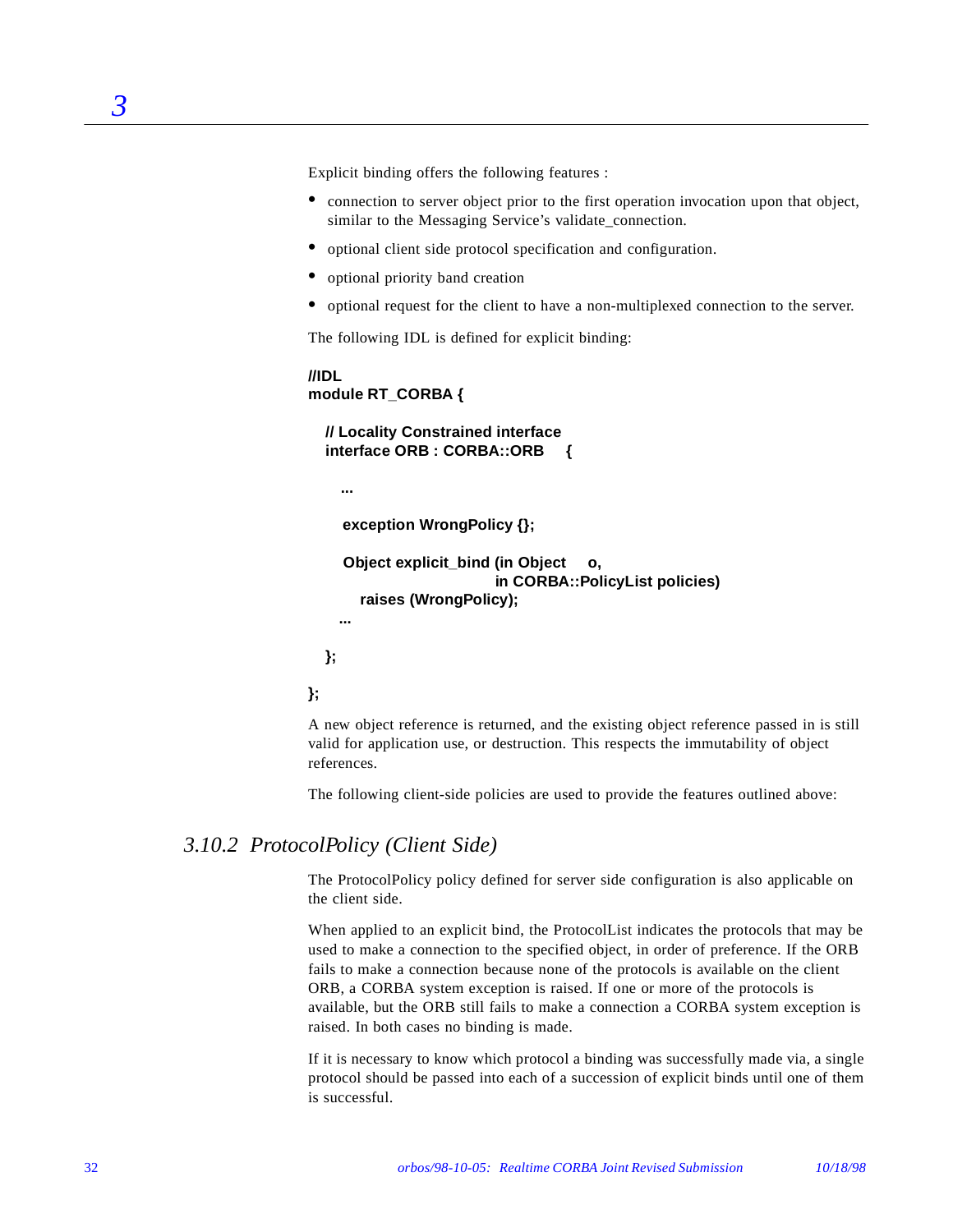If no BindingProtocolPolicy is provided, then the protocol selection is made by the ORB based on the target object's available protocols, as described in its IOR, and the protocols supported by the client ORB.

### *3.10.3 PriorityBandedConnectionsPolicy*

To reduce priority inversion due to use of a non-priority respecting transport protocol, RT CORBA provides the facility for a client to communicate with a server via multiple connections, with each connection handling invocations that are made at a different CORBA priority or range of CORBA priorities. The selection of the appropriate connection is transparent to the application, which uses a single object reference as normal.

The PriorityBandedConnectionsPolicy is defined thus:

```
//IDL 
module RT_CORBA {
```

```
 struct PriorityBand {
    Priority low;
    Priority high;
```
 **}**

 **typedef sequence <PriorityBand> PriorityBands;**

```
 // PriorityBandedConnectionPolicy
 const CORBA::PolicyType 
          PRIORITY_BANDED_CONNECTIONS_POLICY_TYPE = ??;
```
 **interface PriorityBandedConnectionPolicy : CORBA::Policy {**

 **readonly attribute PriorityBands priority\_bands;**

 **};**

#### **};**

The PriorityBands attribute of the policy may be assigned any number of PriorityBands. PriorityBands that cover a single priority (by having the same priority for their low and high values) may be mixed with those covering ranges of priorities. No priority may be covered more than once. The complete set of priorities covered by the bands do not have to form one contiguous range, nor do they have to cover all CORBA Priorities.

Once the binding has been successfully made, an attempt to make an invocation with a CORBA Priority which is not covered by one of the bands will fail, with a CORBA system exception. Hence, a policy specifying only one band can be used to restrict a client's invocations to a range of priorities

If no bands are provided, then a single connection will be established.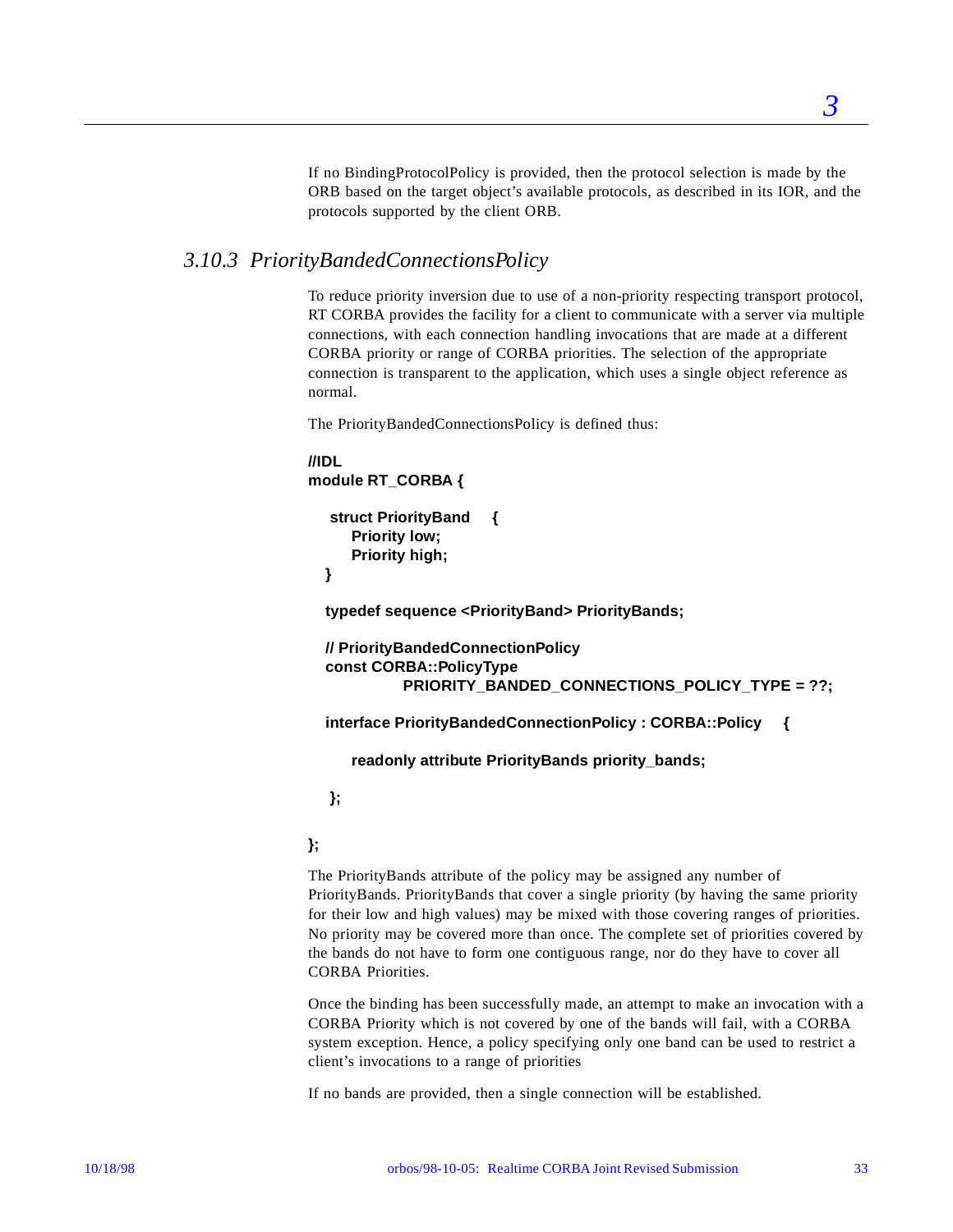*Issue – No mechanism is specified for the banding information to be communicated from the client to the server. Whilst implementations are possible that do not require the banding information to be propagated, the submitters are considering specifying a protocol for the communication of the banding information from the client to the server at the time of bandconnection establishment. One solution being considered is an implicit operation (similar to is\_a.)*

*Note that this issue is being considered in the study of the relationship between Realtime CORBA and the Messaging specification.*

### *3.10.4 PrivateConnectionPolicy*

This policy allows a client to obtain a private transport connection which will not be multiplexed (shared) with other client-server object connections.

**//IDL module RT\_CORBA {**

 **// Private Connection Policy**

 **const CORBA::PolicyType PRIVATE\_CONNECTION\_POLICY\_TYPE = ??;**

#### **interface PrivateConnectionPolicy : CORBA::Policy {};**

#### **};**

Note that it is not possible to explicitly request a multiplexed connection. Whether multiplexing is appropriate or not is a protocol specific issue, and hence an ORB implementation issue. By not requesting a private connection the application indicates to the ORB that a multiplexed connection would be acceptable. It is up to the ORB implementation to make use of this indication.

## *3.11 Request Buffers*

*3*

*Issue – This topic is one that the submitters are still examining, to understand if, and if so how, it should be specified. The text below explains the problem being addressed.*

Just as it is necessary to provide control over processing resources, i.e. threadpools, so it assists developers if control can be exercised over storage resources. In particular the storage resources directly associated with the passage of an actviity through an ORB.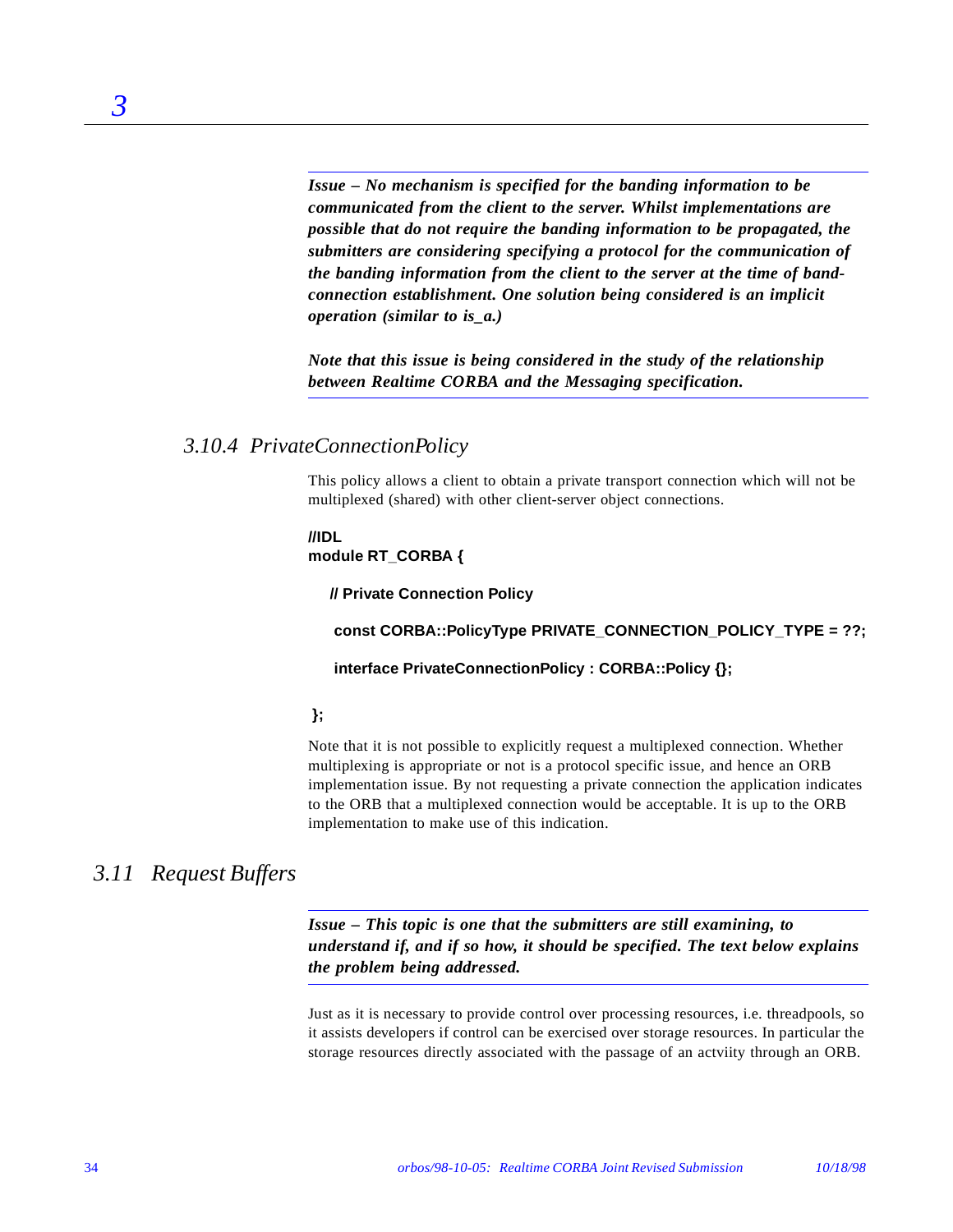These resources are the buffers in which requests may be held prior to being given to a thread but after being received from a communications end-point. The characteristics of systems to which Real-time CORBA will be applied can vary greatly. Some systems will be sensitive to response times and hence the latency implied by queues (even prioritized queues) would not be a natural choice. Other systems will be sensitive to throughput. Such systems may wish to trade-off latency for a better utilization of resources.

For a system where the frequency of arrival of requests is statistical rather than precise, it is inevitable that load will be uneven, with peaks and troughs. Often it is not practical to allocate a thread to every request as soon as it is received form the endpoint and then leave it to the RTOS's scheduler to manage the requests. Such a policy would be too profligate with relatively expensive thread resources.

Neither is it satisfactory to adopt a "lazy consumer" policy with respect to the endpoint. Leaving the storage of requests as the sole responsibility of the end-point forfeits the chance to share storage resources across multiple end-points. Only by sharing resources can some systems deal with a distribution of load on those end-points, that varies with time, in a predictable fashion.

Treating request buffers as a manageable resource provides a developer with control over the handling of an activity following a message being received from an end-point and prior to a thread being allocated.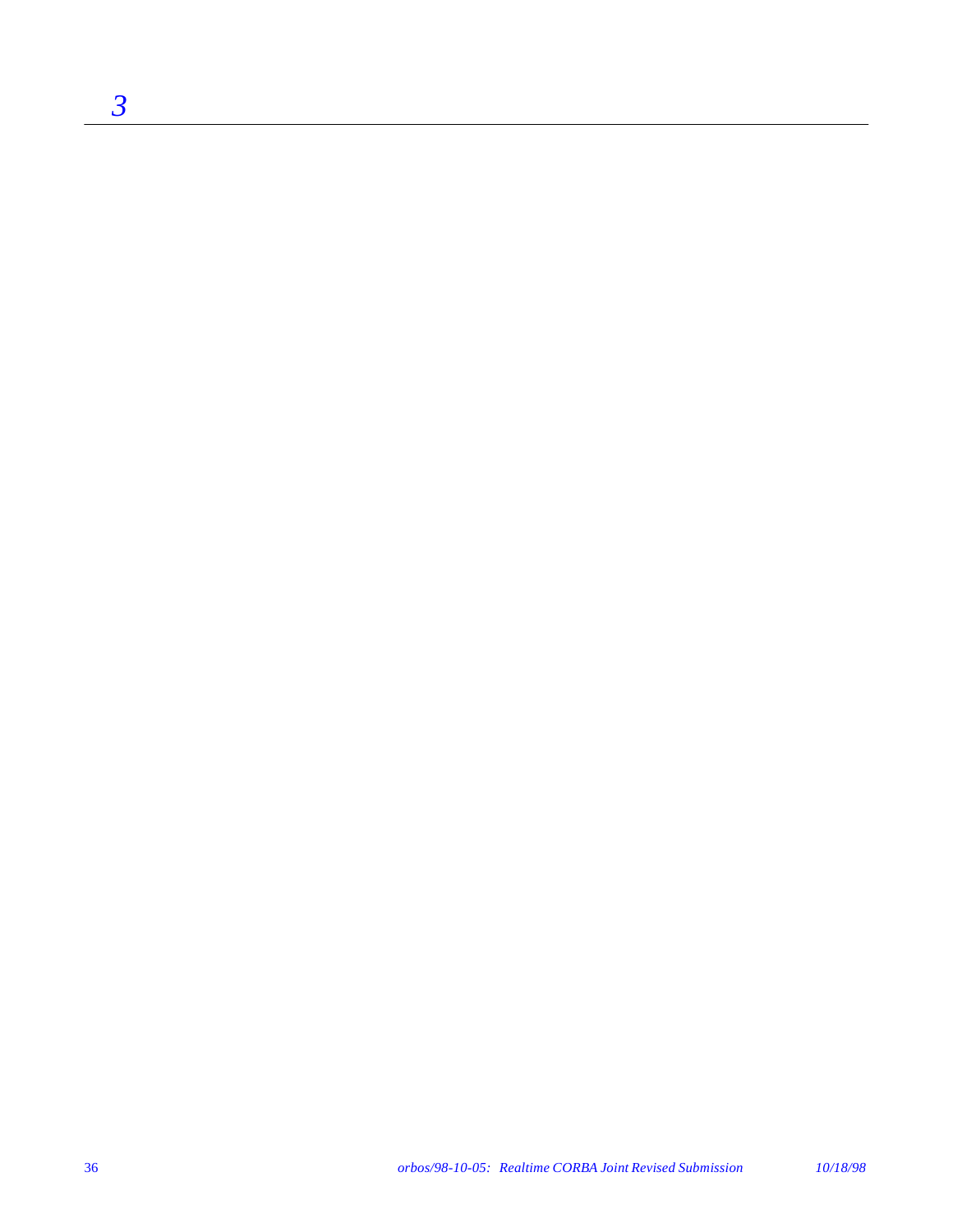# *Realtime CORBA Scheduling Service 4*

## *4.1 Introduction*

This section describes the Realtime CORBA Scheduling Service. The Scheduling Service uses the primitives of the Realtime ORB to facilitate enforcing various fixedpriority realtime scheduling policies across the Realtime CORBA system in a way that abstracts away from the application some of the low-level realtime constructs. The Scheduling Service does not impose any new requirements on Realtime or non-Realtime ORBs beyond what appears in the RT CORBA specification or CORBA specification respectively.

The primitives added in Realtime CORBA to create a Realtime ORB are sufficient to achieve realtime scheduling, but effective realtime scheduling is complicated. For applications to ensure that their execution is scheduled according to a uniform policy, such as global Rate Monotonic Scheduling, requires that the RT ORB primitives be used properly and that their parameters be set properly in all parts of the CORBA system.

Not only is determining the proper use and correct parameters difficult, but once it is done, the application code becomes substantially more complex - making analysis and modification very difficult. The Scheduling Service specified in this section addresses these problems because an instance of the Scheduling Service embodies a uniform scheduling policy, and because the simple Scheduling Service interface abstracts away much of the complexity from application code.

An application that uses an implementation of the Scheduling Service is assured of having a uniform realtime scheduling policy, such as global rate-monotonic scheduling with priority ceiling, enforced in the entire system. That is, a Scheduling Service implementation will choose CORBA priorities, POA policies, and priority mappings in such a way to realize a uniform realtime scheduling policy. Different implementations of the Scheduling Service can provide different realtime scheduling policies.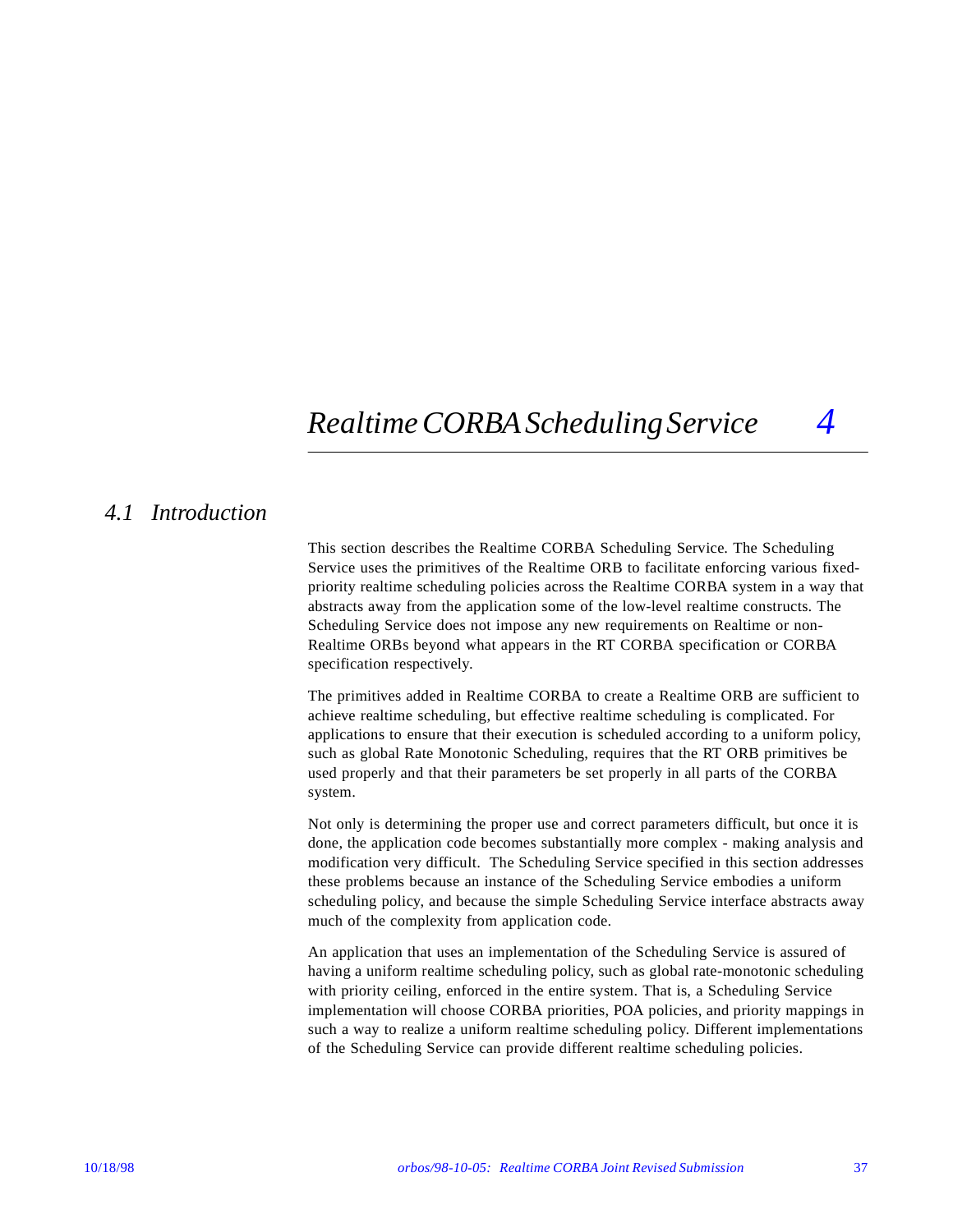The Scheduling Service abstraction of scheduling parameters (such as CORBA Priorities) is through the use of "names". The application code uses names (strings) to specify CORBA Activities and CORBA objects. The Scheduling Service internally associates those names with scheduling parameters and policies for the named Activity or the named CORBA object. This abstraction improves portability with regard to realtime features, eases uses of the realtime features, and reduces the chance for errors.

Each name used by the Scheduling Service method invocations must be unique. The Scheduling Service is designed to work in a "closed" CORBA system where fixed priorities are needed for a static set of clients and servers. Therefore, it is assumed that the system designer has identified a static set of CORBA Activities, the CORBA objects that the Activities use, and has determined scheduling parameters, such as CORBA priorities, for those Activities and objects. In that process, names are uniquely assigned to those Activities and Objects and the names are associated to scheduling parameters. This association of names to scheduling parameters is then used to configure the Scheduling Service.

The capabilities provided by the Scheduling Service are not orthogonal to the primitives provided by the Realtime ORB. In fact, most of the capabilities provided by the Scheduling Service are expected to be implemented by the Scheduling Service invoking the Realtime CORBA primitives in a way that ensures a uniform realtime scheduling policy is enforced.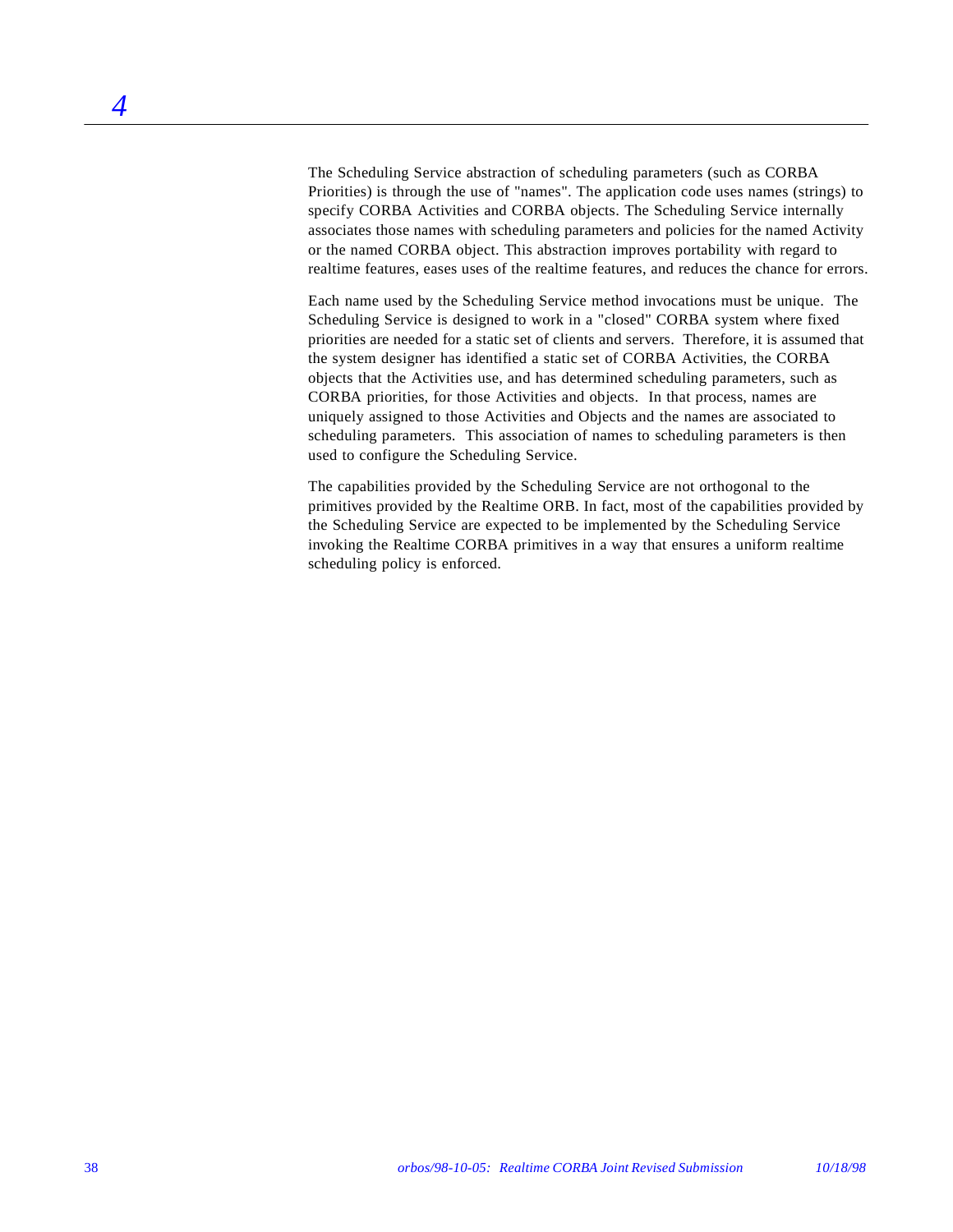## *4.2 IDL*

**module RTScheduling { exception UnknownName {}; // locality constrained interface interface ClientScheduler { void schedule\_activity(in string name) raises(UnknownName); }; // locality constrained interface interface ServerScheduler { PortableServer::POA create\_POA ( in PortableServer::POA parent, in string adapter\_name, in PortableServer::POAManager a\_POAManager, in CORBA::PolicyList policies) raises ( PortableServer::POA::AdapterAlreadyExists, PortableServer::POA::InvalidPolicy ); void schedule\_object(in Object obj, in string name)**

 **raises(UnknownName);**

 **};**

**};**

## *4.3 Semantics*

A CORBA client obtains a local reference to a ClientScheduler object. Whenever the client begins a region of code with a new deadline or priority (indicating a new CORBA Activity), it invokes "schedule\_activity" with the name of the new activity. The Scheduling Service associates a CORBA priority with this name (assuming the name is valid--otherwise an exception is thrown), and it invokes appropriate RT ORB and RTOS primitives to schedule this activity.

The "create\_POA" method accepts parameters allowing it to create a POA. This POA will enforce all of the non-realtime policies in the Policy List input parameter. All realtime policies for the returned POA will be set internally by this scheduling service method. This ensures a selection of realtime policies that is consistent with the scheduling policy being enforced by the Scheduling Service implementation. The Scheduling Service implementation should clearly document what POA RT policies it will use under various conditions.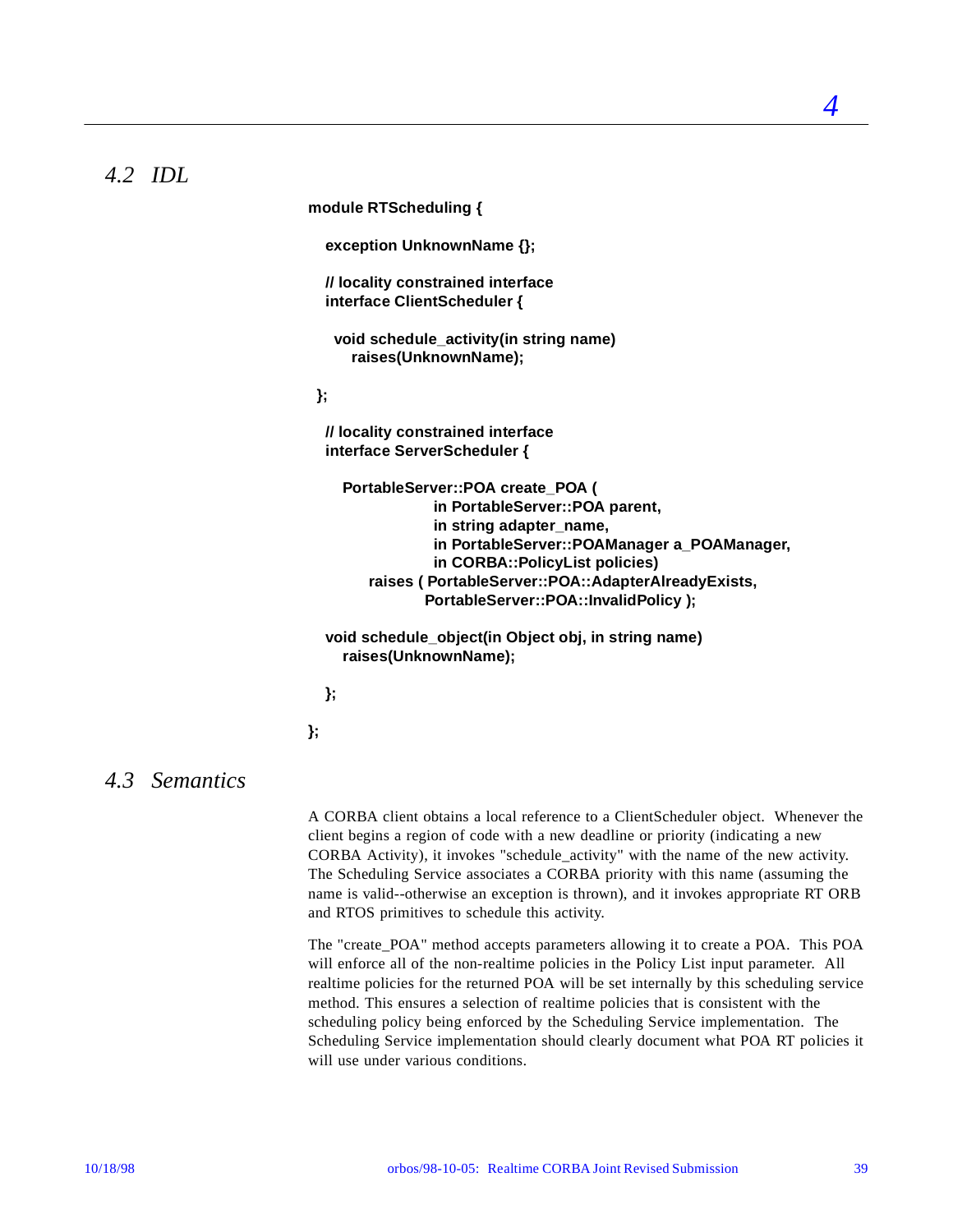"Schedule\_object" is provided to allow the Scheduling Service to achieve object-level control over scheduling of the object. RT POA policies in the RT ORB allow some control over the scheduling of object invocations, but must do so for all objects managed by each POA. Some realtime scheduling, such as priority ceiling concurrency control, requires object-level scheduling. The "schedule\_object" call will install object-level scheduling with scheduling parameters, such as, for example, the priority ceiling for the object. These scheduling parameters are derived internally by the Scheduling Service using the name passed into the call.

## *4.4 Example*

Assume a CORBA object with "method1" and "method2". A client wishes to call method1 under one deadline and method2 under a different deadline. Here is sketch psuedocode of what the client and server (main) would look like with the Scheduling Service.

#### **Step 0**

Assume that at system startup an implementation of the Scheduling Service is started and that Scheduling Service instance installs a mapping object using the RT ORB install\_priority\_mapping call.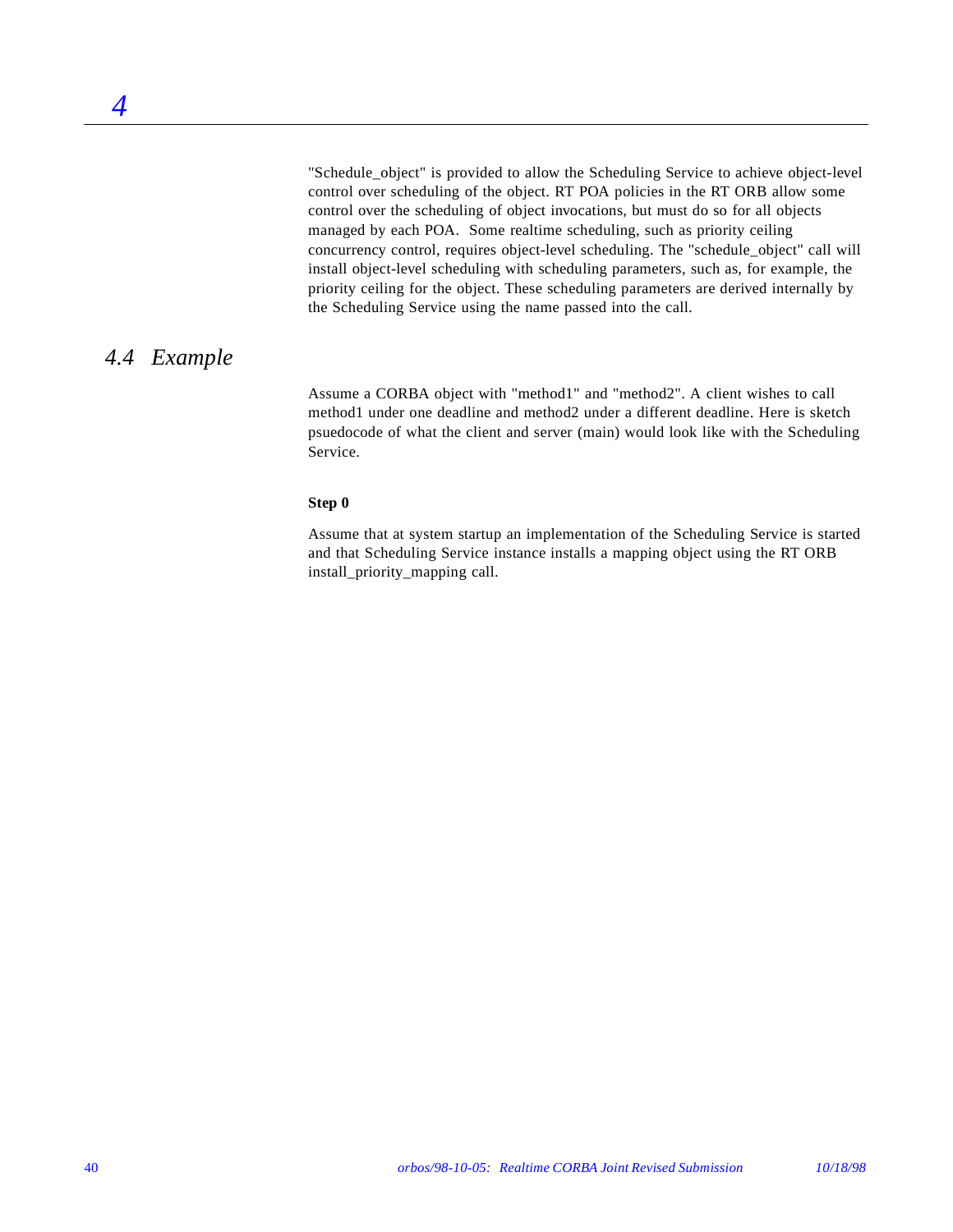#### *Client*

 **1 RTScheduling::ClientScheduler sched;**

 **2 obj = bind to server object**

 **3 sched->schedule\_activity ("activity1");**

 **4 obj->method1( params );**

 **5 sched->schedule\_activity ("activity2");**

 **6 obj->method2(params );**

*Server Main*

 **1 RTScheduler::ServerScheduler sched;**

 **2 PortableServer::POA poa1;**

 **3 PolList = make a policy list of non-RT policies for a POA**

 **4 poa1 = sched->create\_POA(parent\_poa, "adapter1", a\_POAManager, PolList);**

 **5 obj = poa1->creat\_object ( params );**

 **6 sched->schedule\_object(obj, "Object1" );**

 **...**

### *Explanation of Example*

In Step 0 the Scheduling Service installs a priority mapping that is consistent with the policy that implementation of the Scheduling Service is enforcing. For instance, a priority mapping for an analyzable Deadline Monotonic policy might be different than the priority mapping for an analyzable Rate Monotonic policy. Thus we assume that the Scheduling Service will want to install a mapping that it has configured to be suitable for the policy that the Scheduling Service implementation is enforcing.

There are no RT ORB calls in the example. We expect that it is possible (but not required) that there will be no direct calls to RT ORB primitives if the Scheduling Service is used.

Note that there are no CORBA priorities specified only names for the two CORBA Activities in the client. This facilitates plugging in different fixed priority scheduling policies by choosing a implementation of the Scheduling Service to use. Recall that the Scheduling Service implementation associates the names "activity1" and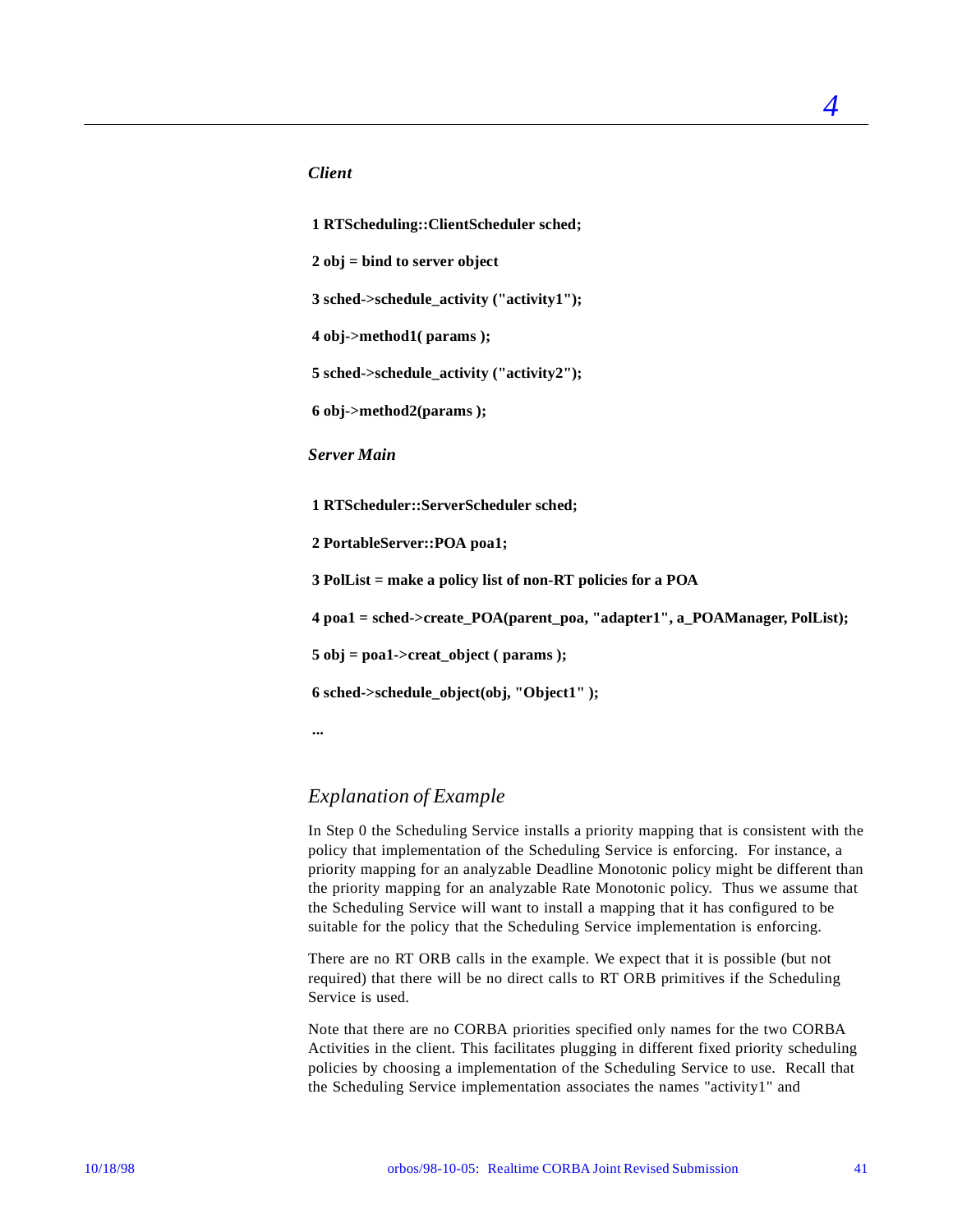"activity2" in the schedule activity calls in the client (lines  $3$  and  $5$  respectively in the client outline) with CORBA priorities. The use of names instead of actual CORBA priorities in application code has two major advantages.

First, the use of names instead of priority numbers allows changing of scheduling policy (e.g. from Deadline Monotonic to Rate Monotonic) without changing or recompiling application code. If the chosen Scheduling Service was enforcing Deadline Monotonic Scheduling it might, for instance, internally use CORBA priority 10 for "activity1" and CORBA priority 12 for "activity2". If a different implementation of the Scheduling Service were being used, it might internally use completely different CORBA priorities for these two CORBA activities to realize a different scheduling policy (e.g. Rate Monotonic instead).

Second, the use of names instead of priority numbers allows changing \*any\* CORBA priority without having to find and possibly re-order CORBA priority numbers in application code. The Scheduling Service is the central place to change CORBA priorities. Again, changes in priority can be made without re-compiling application code.

The server in the example has two Scheduling Service calls. The first call accepts the normal parameters to create a POA, except that line 3 of the server example above states that the policy list input parameter has only non-RT policies. This is because the Scheduling Service will set the RT policies itself when it creates the POA in the Scheduling Service call in line 4. This way, the Scheduling Service can select RT policies (thread pools, protocols, concurrency, server priority, etc) that make sense under the uniform scheduling policy that the implementation of that Scheduling Service is enforcing. It also relieves the application programmer from having to determine all of those (relatively complicated) policies themselves.

The second Scheduling Service call in the server is the "schedule\_object" call in line 6. This call allows the Scheduling Service to associate a name with the object. Any RT scheduling parameters for this object, such as the priority ceiling for the object, are assumed to be internally associated with the object's name by the Scheduling Service implementation. Thus, the call in Line 6 associates the scheduling parameters (e.g. priority ceiling) with the object reference, perhaps to enforce priority ceiling concurrency control on that object.